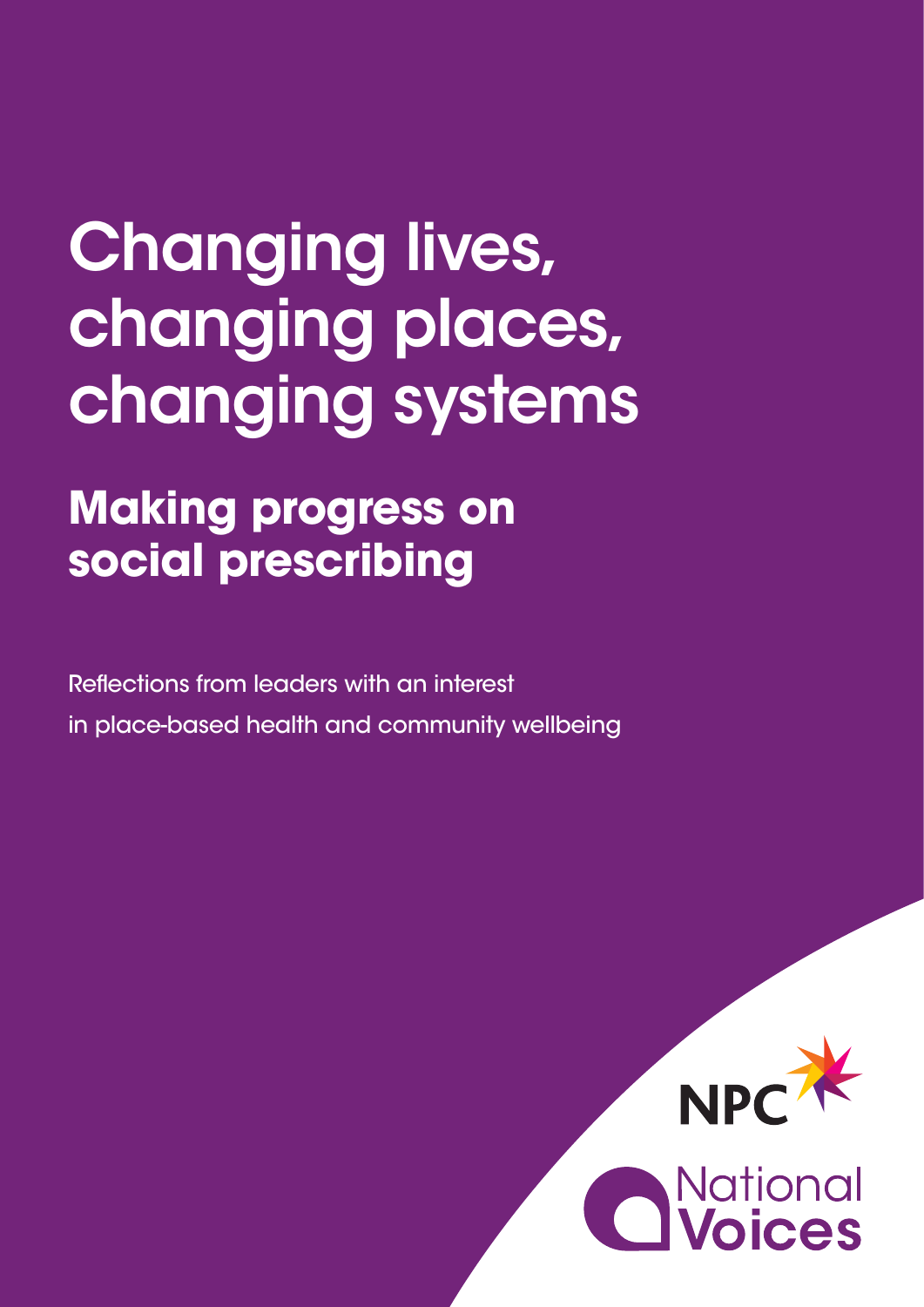## **Written by: Kate Jopling and Aimie Cole**

June 2022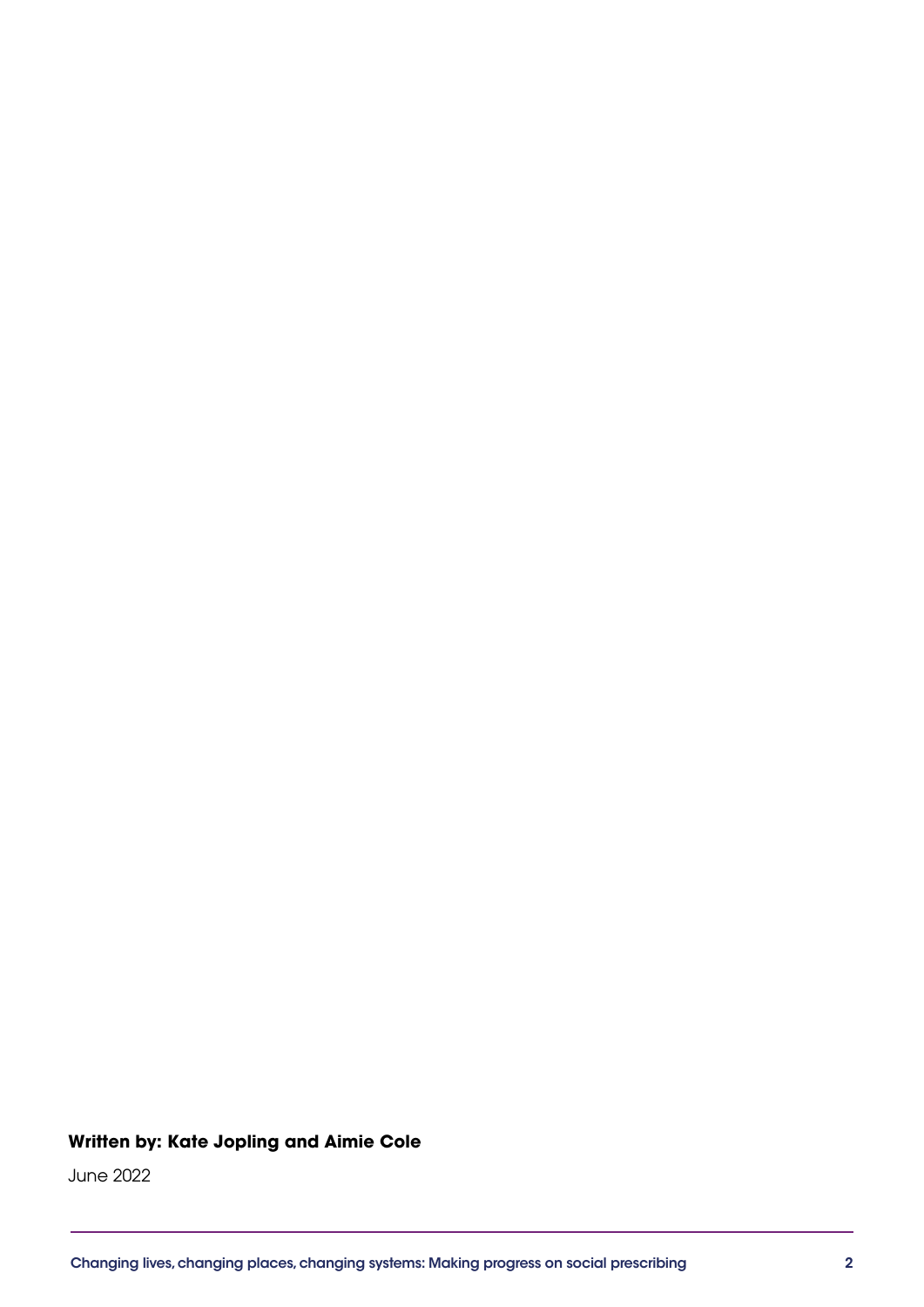# **Contents**

| <b>Summary</b>                                                  | 4  |
|-----------------------------------------------------------------|----|
| <b>Introduction</b>                                             | 8  |
| <b>Context</b>                                                  | 9  |
| Creating mechanisms for collaboration across places and systems | 11 |
| Developing understanding of social prescribing                  | 19 |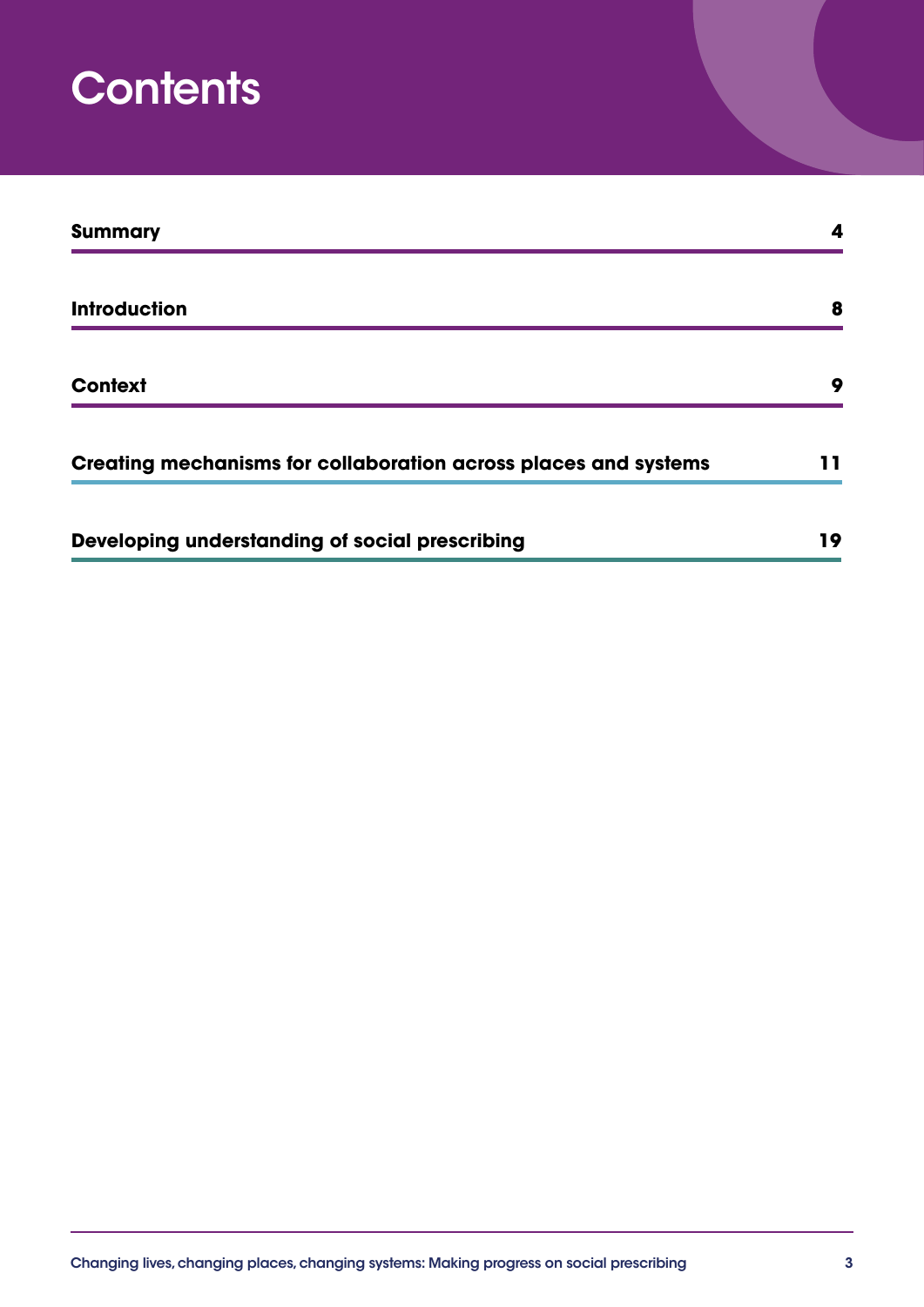# **Summary**

In 2020 National Voices published a [report](https://www.nationalvoices.org.uk/sites/default/files/public/publications/rolling_out_social_prescribing_-_september_2020_final.pdf) exploring the experience of voluntary, community and social enterprise (VCSE) sector organisations in relation to the NHS roll out of social prescribing through primary care networks. This report identified a mutual interest across the health and VCSE sectors in realising the potential of social prescribing to drive a shift towards community-based, person-centred support. However it also identified a need for a wider range of organisations to come together in support of making this happen.

In summer 2021, National Voices, in partnership with New Philanthropy Capital and supported by NHS England and NHS Improvement, convened a series of discussions with key stakeholders across sectors around how to galvanise action.

We heard cross-sector support for action to realise the potential of social prescribing as a driver of system change. As a personalised, holistic, targeted, community-based and preventative approach to support more people to live well in the community, social prescribing embodies the shift we all want to see across the health and care system. This is ever more vital in the context of the pressures that people and communities face with the impact of the pandemic now compounded by the cost of living crisis. It is also critical given the strain being felt right across statutory health and care services, including the need to address the elective care backlog. The NHS investment in social

*As a personalised, holistic, targeted, community-based and preventative approach to support more people to live well in the community, social prescribing embodies the shift we all want to see across the health and care system*.

prescribing link worker roles represents a tangible investment in capacity to support a range of shared priorities including tackling health inequalities, levelling up communities and improving health and wellbeing. However participants recognised that a cross-sector effort was needed to develop the wider ecosystem into which social prescribing fits – this includes NHS funded social prescribing link workers, as well as other staff and volunteers working in 'connector' roles within communities, the agencies which identify and refer people into these connectors, and the wide range of activities, services and organisations with which people are ultimately connected, and which support healthy communities. This will require a commitment to doing things differently – working collaboratively in new structures and in new ways – across all sectors, including the VCSE sector.

## **Cross-sector planning and coordination**

## <u>i l</u>

*Every ICS must have structures to support cross-sector collaboration, strategic planning, and funding of social prescribing ecosystems.*

Social prescribing will not realise its potential unless we have the right structures and systems in place to support it. We heard that newly forming Integrated Care Systems (ICSs) have a key role to play, and in some areas are already gripping this agenda. However other areas will continue to lag behind without clear direction from the centre. If we are to realise the potential of social prescribing, every ICS must have structures to support cross-sector collaboration, strategic planning, and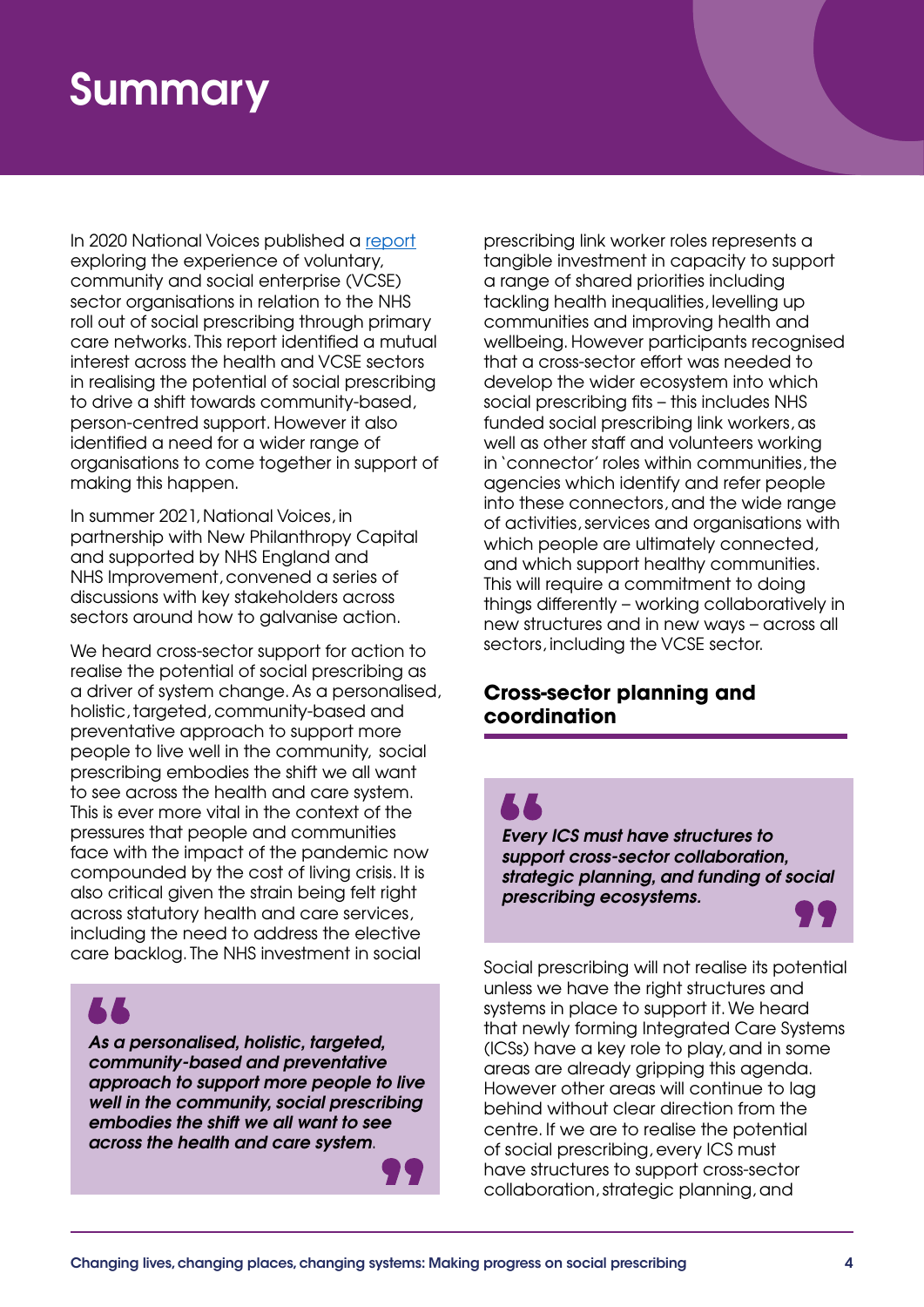funding of social prescribing ecosystems. However central requirements must allow enough flexibility to build mechanisms suited to local context. In most areas it will be more appropriate for plans to be developed at place level, with the ICS taking an oversight role.

NHS England and NHS Improvement should require every ICS to have:

- **• A named body with responsibility for leading on developing local crosssector plans for social prescribing and securing cross-sector investment** in social prescribing ecosystems, across the formal health system and the VCSE sector. Depending on the local context, these functions may be carried out by primary care networks, place-based groupings such as Health and Wellbeing Boards, local VCSE Alliances, or by ICSs themselves. They should be built upon existing collaborations wherever possible
- **• Oversight of delivery of local social prescribing plans across their system**, with a particular eye on managing the demands placed on core partners, including the VCSE sector

To be effective, social prescribing link workers must be embedded within wider "social prescribing ecosystems" – contributing to and drawing on the work of far wider group of partners. In many areas cross-sector collaborative bodies have already been established to work on other agendas and new VCSE Alliances are being developed to support the sector to engage with ICSs. It may be most appropriate to task these existing collaborations with work on social prescribing. It will be important to avoid multiple directives for collaborations coming from different parts of the NHS. Partners will

*To be effective, social prescribing link workers must be embedded within wider "social prescribing ecosystems" – contributing to and drawing on the work of far wider group of partners.*

only be able to engage if structures make sense and demands on time are managed. To achieve this:

- **• NHS England and NHS Improvement must streamline the ask it makes of the VCSE sector at local, regional and national levels**: It must align the messages being sent, requirements being set, and support offers being made across programmes for collaboration between the VCSE sector and health system at national, regional and local levels. These include programmes around reducing health inequalities, population health management, anchor institutions, community connector or development programmes, voluntary sector partnerships and social prescribing
- **• ICSs must commit to building on existing collaborations wherever possible:** ICSs must map and understand existing structures for collaboration and cross-sector working before establishing new mechanisms to support strategic planning around social prescribing

The Social Prescribing Maturity Framework<sup>1</sup>, being developed by NHS England and NHS Improvement, offers an opportunity to set out clearly the roles and responsibilities of NHS bodies at system, place and neighbourhood level in the strategic planning and delivery of social prescribing.

## **Coordinated funding for community capacity**

Social prescribing link workers can only be effective if they work in the context of thriving communities. The funding for community activity has always come from a wide range of sources across sectors and this will continue to be the case. However there may be opportunities to ensure that funding from different sources is better aligned with the overall needs of local populations, particularly those living with high burdens of ill health and inequality. This would also support funders in channelling their support to places and activities where it is most needed, reducing duplication and maximising impact. The rich insight

The Social Prescribing Maturity Framework will be published on the Social Prescribing Collaboration Platform see: [https://future.]( https://future.nhs.uk/connect.ti/socialprescribing/grouphome) [nhs.uk/connect.ti/socialprescribing/grouphome.]( https://future.nhs.uk/connect.ti/socialprescribing/grouphome) Please contact [england.socialprescribing@nhs.net](mailto:england.socialprescribing%40nhs.net?subject=) to join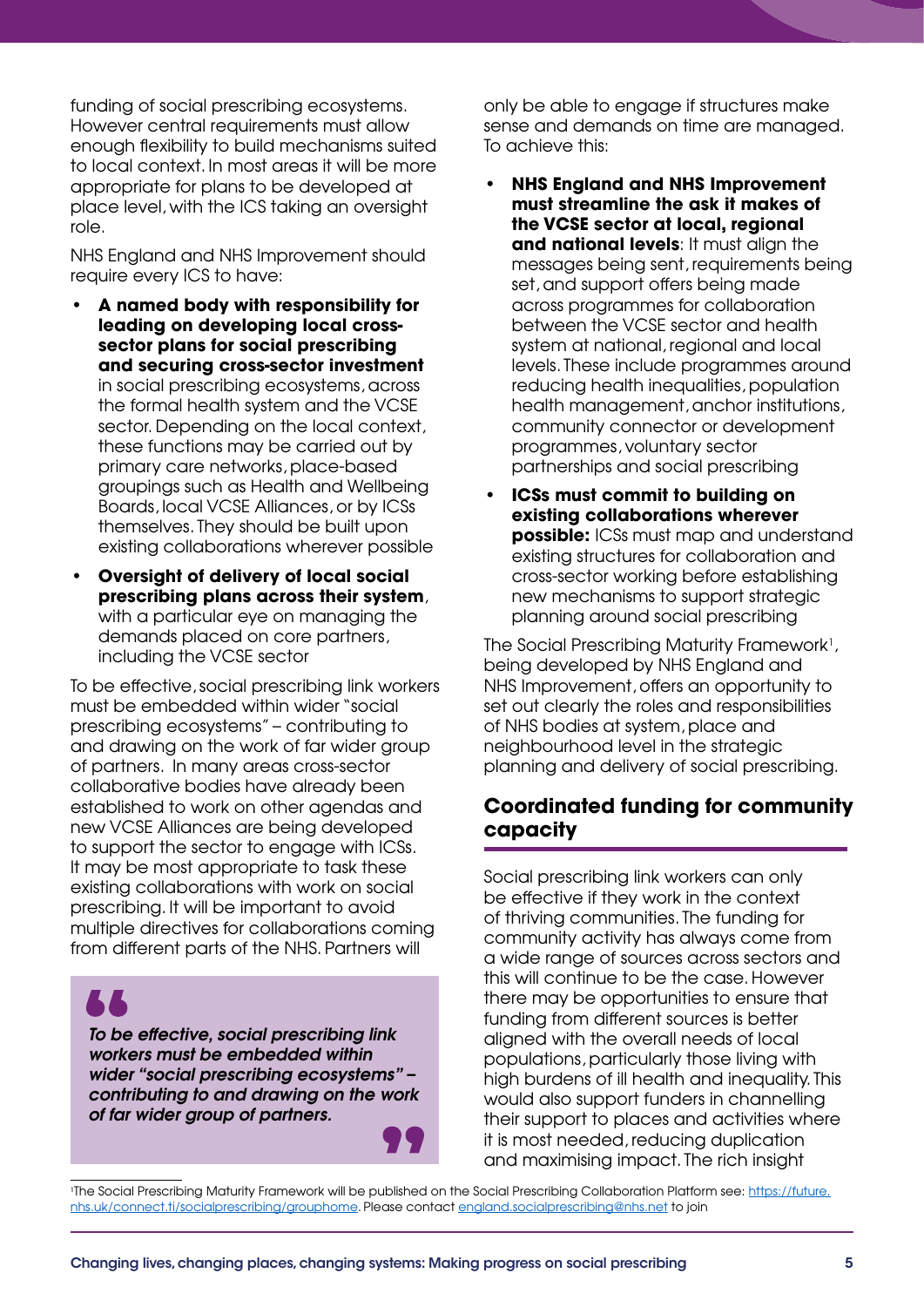**A** 

*There is a huge opportunity if we can support a smooth flow of data across local and national actors, and sectors, around the needs being identified by social prescribing link workers.*

being generated by link workers and held by community organisations, needs to be brought together with data gathered in Joint Strategic Needs Assessments, and as part of Population Health Management and the new Core20PLUS5 health inequalities approach, to inform local funding priorities and plans.

To enable adequate investment in community capacity to support social prescribing and other community wellbeing approaches:

**• ICSs must commit to contributing funds to build community capacity** where need is identified through social prescribing, as part of a coordinated, collaborative approach involving a range of national and local funders

This should be led by a designated body at system, place or neighbourhood level (as recommended above). Options for funding will likely range from collaborative commissioning of provider alliances, through to grant funding and even micro-grants to seed fund community activity, peer support etc.

Bringing together funding across sectors – including from statutory and charitable funders - to support work to achieve agreed outcomes, has significant potential to deliver better results, while avoiding duplication and high procurement costs for all involved. However we heard that long-term planning for funding of community capacity must be informed by realistic expectations around charitable funders' ability to work in partnership with the statutory sector, and to provide long-term revenue funding.

## **Better data to unlock commitment**

Across all sectors we saw that improving the flow of data into and out of social prescribing could unlock strategic commitment and investment. There is a huge opportunity if we can support a smooth flow of data across local and national actors, and sectors, around the needs being identified by social prescribing link workers, and the capacity available to meet these needs in each area. We can also do more to ensure that the rich insight into community assets and needs held by community organisations informs approaches being taken. To do this:

- **• Data strategies and protocols for ICSs must allow partners in social prescribing to share data:** NHS England and NHS Improvement must prioritise this agenda, including clearing pathways for the timely and efficient sharing of data with VCSE partners
- **• Insights from the community, including qualitative data and stories must be part of the picture:** NHS England and NHS Improvement needs to support ICS leaders in creating space for qualitative insights and stories from the VCSE to inform their work, particularly to support understanding of the needs of more marginalised communities
- **• The burden of data collection must be minimised:** NHS England and NHS Improvement needs to support ICS leaders in limiting the burden of bespoke data collection across sectors, using data that is already collected wherever possible
- **• Existing data must be shared:** Data gathered and analysed locally for other purposes – e.g. population health management, high intensity use services, hospital discharge etc – should be used to inform and support proactive social prescribing link working and insights from social prescribing should inform these wider programmes.
- **• Data must flow between national and local levels:** National service providers should seek out data from local social prescribing services to help understand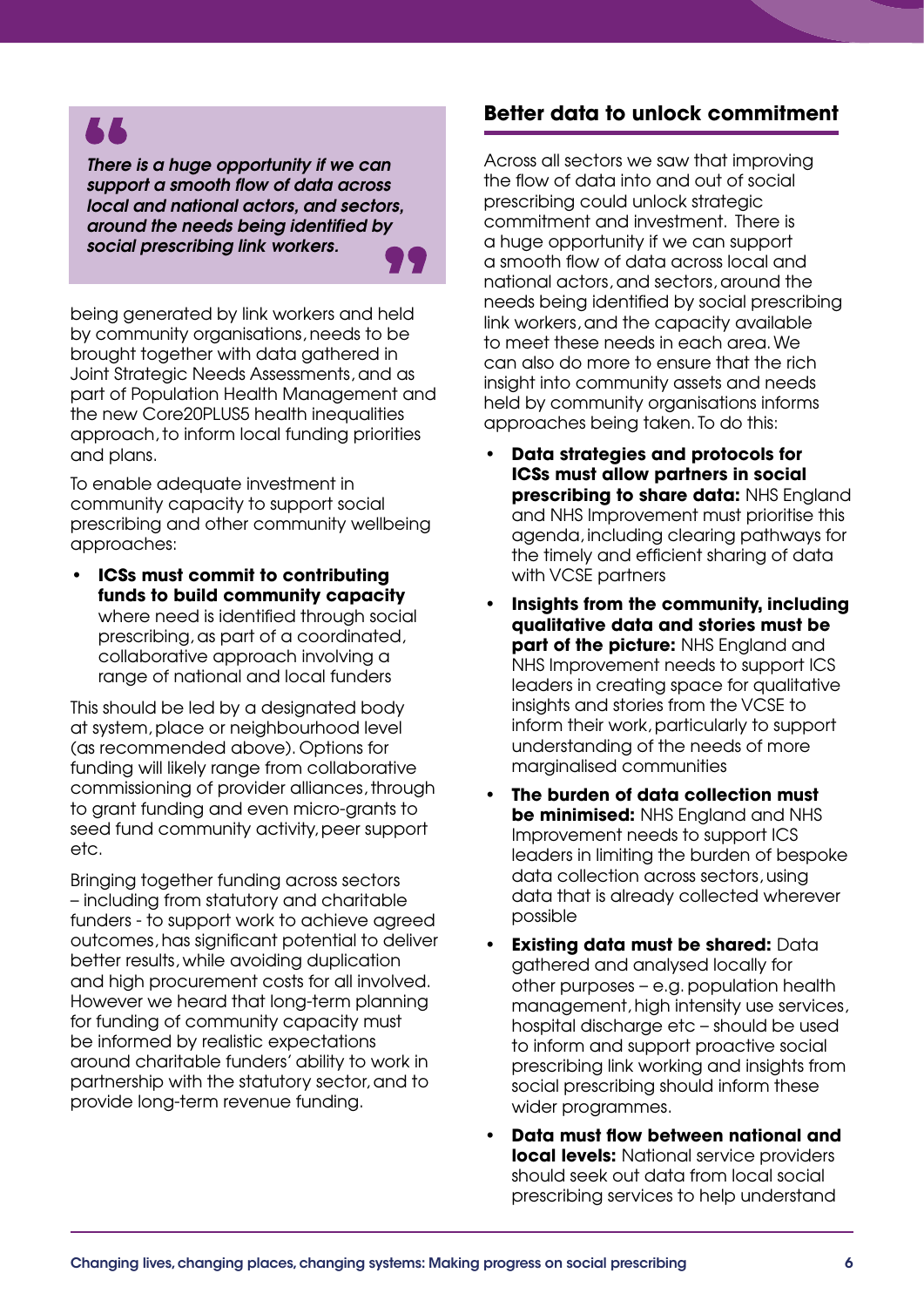patterns of need across communities. Establishing effective protocols should be a priority for those developing data strategies.

## **Getting the message across**

While the people we talked to were enthused by the potential of social prescribing, there remain significant gaps in understanding across key sectors which needed to be engaged. There is work to be done to communicate the long-term strategic commitment to social prescribing. We recognised a need for clearer, and tailored, communication – particularly from bodies such as the National Academy for Social Prescribing and NHS England and NHS Improvement - to:

- **• Make clear how social prescribing fits with wider strategy:** Communications should emphasis the strategic importance of social prescribing. They should make clear how social prescribing supports the long-term shifts envisaged for the health and care systems and the core purposes of ICSs around improving population health, tackling inequalities, enhancing productivity and value for money and supporting broader social and economic development across communities
- **• Make clear how social prescribing impacts key outcomes such as inequalities and service demand:**  Health partners need to be explicit about how social prescribing links to the priorities of other key partners including national government departments, local authorities and charitable funders
- **• Make clear that the NHS investment in social prescribing link workers is a contribution to wider community capacity – and that social prescribing is a cross-sector programme with cross-sector leadership and funding:**  There are opportunities to demonstrate this more 'generous' framing through key NHS England and NHS Improvement publications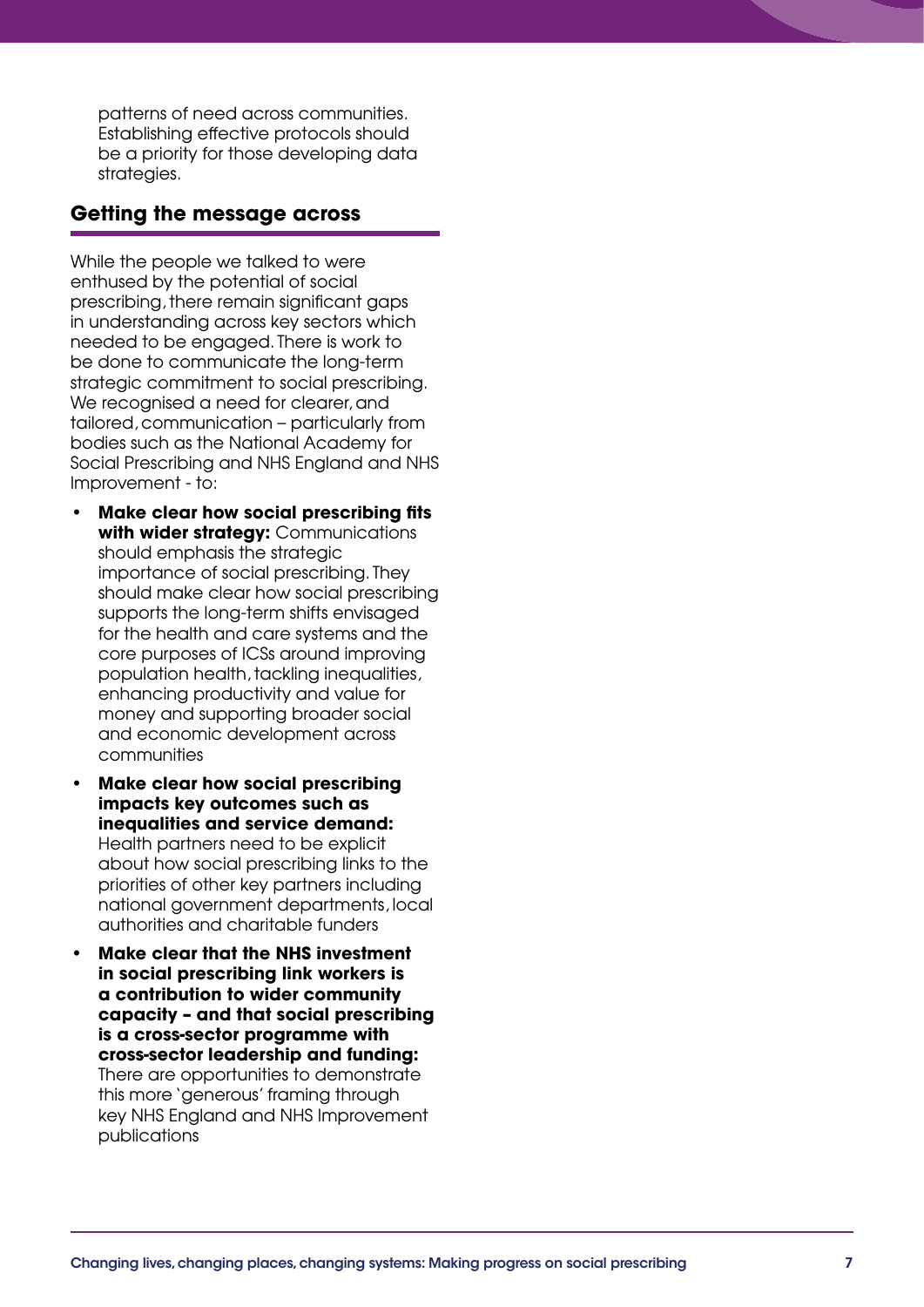# **Introduction**

This report presents the findings from a programme of activity undertaken in summer 2021 by National Voices in partnership with New Philanthropy Capital, and supported by NHS England and NHS Improvement.

The programme was designed in follow up to the National Voices' 2020 [report](http://www.nationalvoices.org.uk/sites/default/files/public/publications/rolling_out_social_prescribing_-_september_2020_final.pdf) Rolling out social prescribing, with an emphasis on galvanising action with stakeholders beyond NHS England and NHS Improvement.

Its aim was to identify how best to capitalise on the opportunity created by NHS England's investment in the recruitment of social prescribing link workers within Primary Care Networks. The vision is that developing effective and sustainable place-based infrastructure for social prescribing, within newly forming Integrated Care Systems (ICSs), will contribute to work to reduce health inequalities and improve community wellbeing, as well as to a range of other mutually valued outcomes.

The programme sought to identify:

- Practical actions that could be taken by a range of individuals and organisations
- Areas for action at national level for consideration by the cross-Governmental working group on social prescribing.

It was taken forward through a series of roundtables held in summer 2021 with leaders from four key groups:

- ICSs
- Central Government departments and national bodies involved in the design and delivery of services that meet needs around welfare, work, housing etc.
- Funding organisations
- Local government and organisations with an interest in place-based health

Detailed recommendations for future action were shared with NHS England and NHS Improvement throughout the programme.

This short report summarises the insights from those discussions and reflects on what needs to happen next to progress social prescribing and maximise its ability to contribute to system change and wider policy objectives.

By publishing this summary, we hope to encourage a cross-governmental and cross-sector response to social prescribing, to ensure it can fully contribute to addressing health inequalities and improving community wellbeing.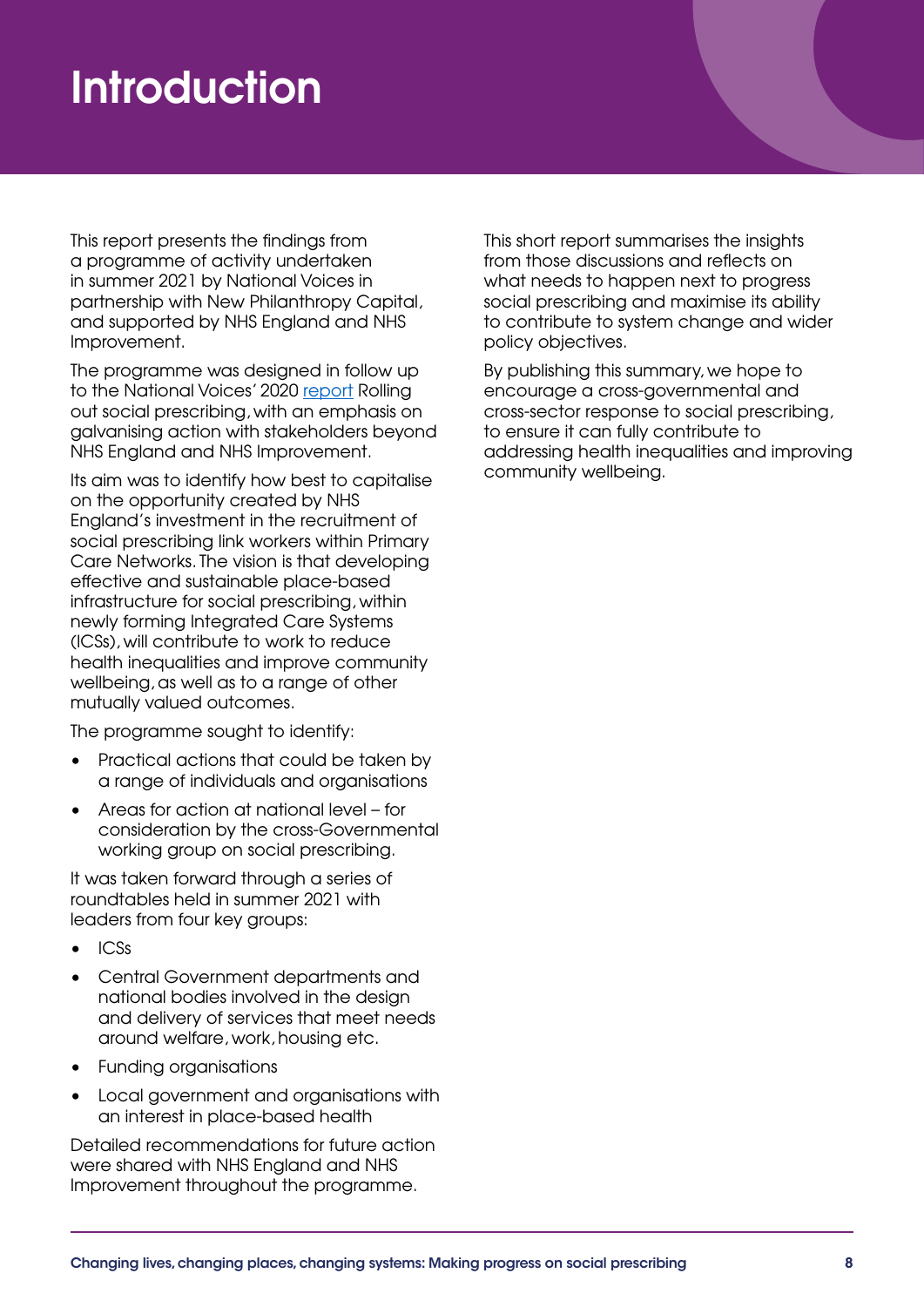# **Context**

For the NHS, social prescribing is a relatively new model of care that improves health and wellbeing of individuals, builds community capacity and reduces demand for statutory services from health services, to social care, to housing advice, and particularly reduces pressure on GPs. It sits at the heart of NHS ambitions for system change as a practical embodiment of personalised, joined up, preventative, community-based care that addresses the social determinants of health. However, in many communities, approaches that link people with health issues to wider nonmedical support are well established, and work to help people live healthy, fulfilling and active lives is core business for much of the voluntary, community and social enterprise (VCSE) sector. NHS funded social prescribing link workers are part of a broader ecosystem of support – which includes other staff and volunteers working in 'connector' roles within communities, the agencies which identify and refer people into these connectors, and the wide range of activities, services and organisations with which people are ultimately connected, and which support healthy communities.

Social prescribing started in the VCSE sector, but in 2019 in recognition of its impact, NHS England and NHS Improvement made it national policy to reimburse the cost of social prescribing link workers recruited by primary care networks (PCNs) across England. This significant investment was intended not just to grow a specific workforce, but to catalyse wider transformation in health and care services as envisaged in the NHS Long Term Plan, and underpinned by the commitment to Universal Personalised Care. Policy on social prescribing needs to be understood in the context of the wider system shift of which it is part.

*Social prescribing has a critical role to play in delivering core priorities around reducing health inequalities and supporting people to stay well in the community as NHS backlogs are cleared.*



The NHS Long Term Plan envisaged that social prescribing link workers would work alongside other roles being created in primary care as part of multidisciplinary teams. These teams include other personalised care roles like community pharmacists, mental health workers and health and wellbeing coaches. Social prescribing is part of a wider suite of community-based interventions including programmes around hospital discharge, and high intensity use services in Accident and Emergency. Together these programmes are part of an overarching shift towards greater collaboration between health services and systems and the capacity and assets of their wider local communities. The Plan envisaged that this would be funded by bringing together resources across systems to support thriving healthy communities. However, as the National Voices' report in 2020 identified, there was still considerable work to do to realise this vision and much of the change that needed to happen to make social prescribing work, lay beyond the control of NHS England and NHS Improvement.

Making this shift happen is now more urgent than ever. The Covid-19 pandemic laid bare again the devastating realities of health inequalities across our communities and has shown that we need to do better at reaching into marginalised communities and closing the gaps in the support available in the most deprived areas. The pandemic has also increased the urgency of finding ways to support people to stay well within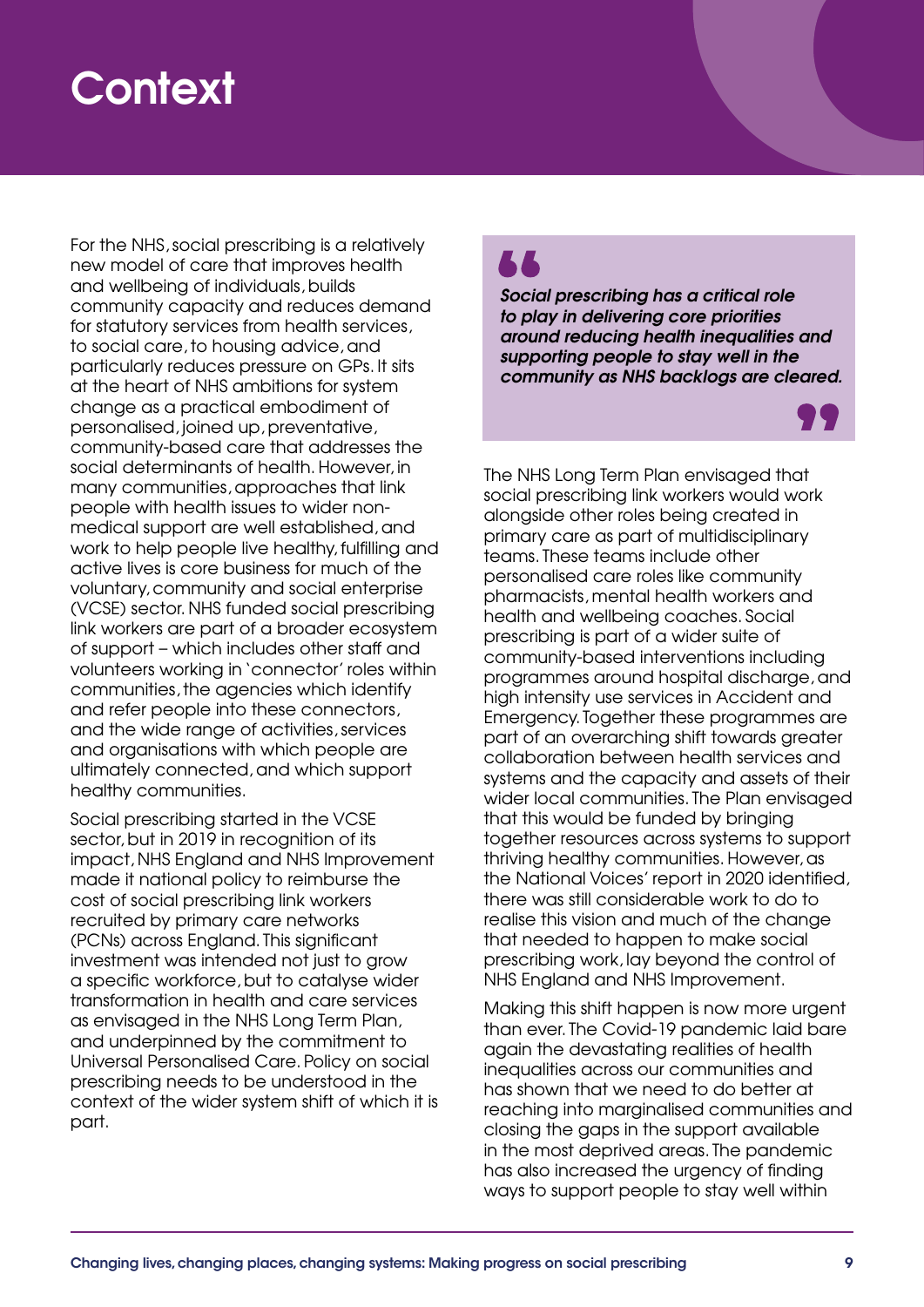their communities – reducing pressures on health and care services. Social prescribing has a critical role to play in delivering core priorities around reducing health inequalities and supporting people to stay well in the community as NHS backlogs are cleared.

More positively, in many places, the pandemic brought down barriers to collaboration and led to creative thinking about how to meet health and wellbeing needs drawing on the strengths of all sectors. Link workers were recognised as vital parts of the local health and wellbeing ecosystem and often played a crucial role alongside other community linking roles in coordinating support. Throughout the Covid-19 lockdown many social prescribing link workers, often based in the VCSE sector, helped to bridge the gap between health services and the capacity of communities to respond to people's needs. Often social prescribing link workers proactively contacted people known to be at particular risk (either due to their clinical conditions, or due to their wider circumstances) to offer additional support. This proactive approach is now being taken into business as usual.

However we know there is more to be done to support the shift envisaged in the Long Term Plan. While the roll out of social prescribing continues – with over 1600 link workers already in post across  $PCNs^2$  – the need for more support in the community will only grow as we move into pandemic recovery, facing ongoing pressure on health and care services and with people managing long waits for elective treatment.

If social prescribing link workers are to be able to play their role effectively, then we need to ensure that the wider social prescribing ecosystem into which they fit is properly planned and resourced, with crosssector plans and investment not only in link workers but also the support and activity into which they link individuals.

This will require action not just across the newly forming ICSs and place-based groupings such as Health and Wellbeing Boards, but also within national statutory and non-statutory bodies – including those with responsibility for issues such as housing, money, work and mental health.

## **AA**

*If social prescribing link workers are to be able to play their role effectively, then we need to ensure that the wider social prescribing ecosystem into which they fit is properly planned and resourced, with cross-sector plans and investment not only in link workers but also the support and activity into which they link individuals*.

Through our conversations about social prescribing with leaders from across sectors a number of consistent themes for action emerged. These are explored in the subsequent sections.

<sup>2</sup> At September 2021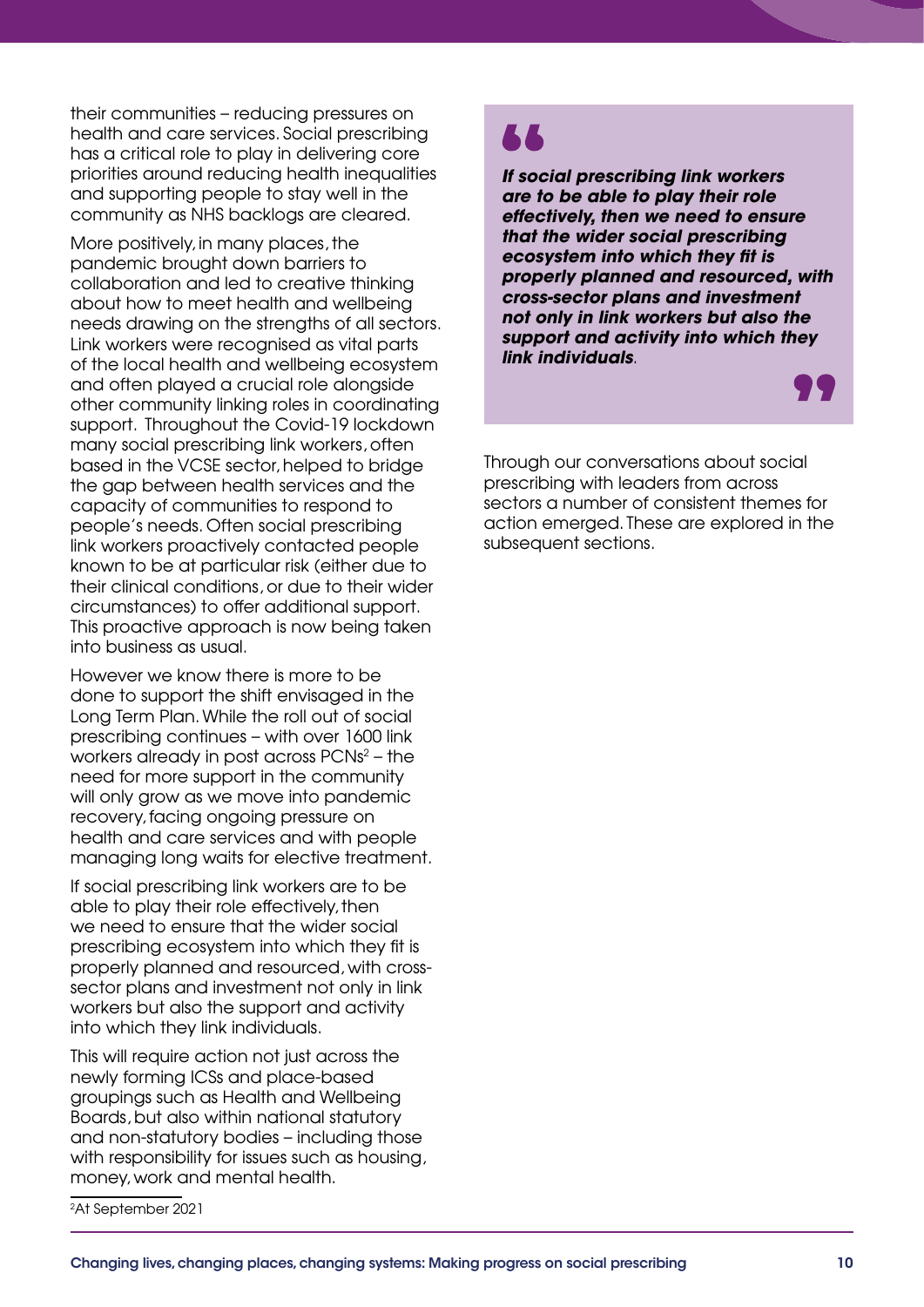# Creating mechanisms for collaboration across places and systems

Social prescribing is a whole system intervention which is most effective in the context of thriving communities and wider system collaboration.

Through our engagement we recognised the need to engage a wide range of partners at national, system and local levels (Figure 1).

Collaboration will be vital to close gaps in support and activities in communities and to ensure that social prescribing informs and is informed by wider planning and commissioning of community-based services across health, care, local authorities and beyond.

However we know that collaboration is not easy – it takes time and resource to build relationships and establish ways of working. There is still work to do within the VCSE sector to shift away from competition and towards collaboration. And, beyond this, new relationships need to be built with a range of organisations, many of which are under pressure and going through periods of change.

## **Figure 1: Who needs to be part of social prescribing planning?**

### **Level of operation:**

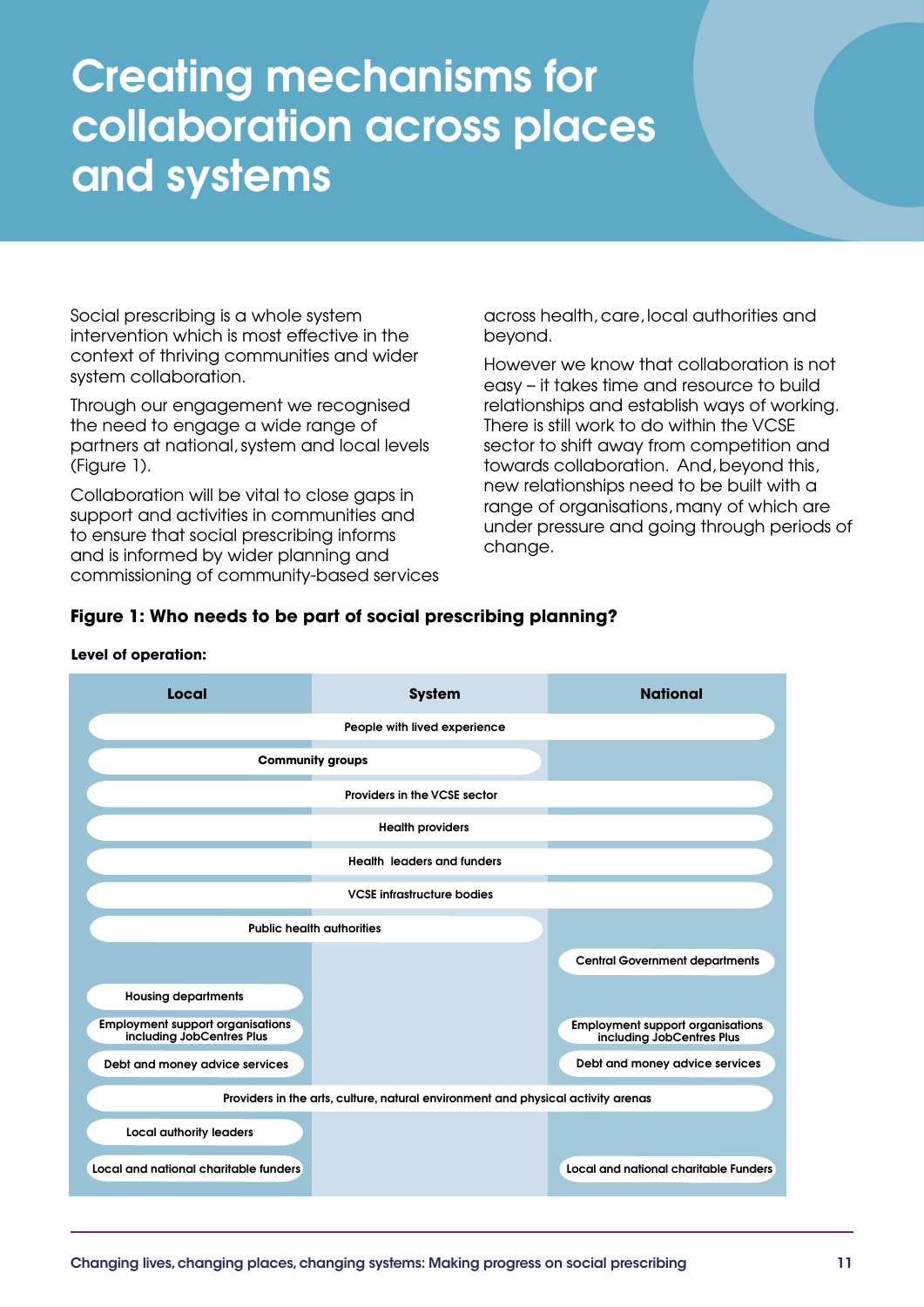There need to be structures, within every ICS, to support collaboration. Without a clear directive from the centre, we know that some areas will not make progress. However at the same time we heard that central requirements for bespoke structures just for social prescribing would not be helpful. In many areas there are already established mechanisms for collaboration; there is work underway, as part of ICS development, to establish cross-sector partnerships at system, place and neighbourhood level, including in PCNs around population health management and tackling health inequalities; and VCSE Alliances are being brought together to support the sector to work with ICSs.

What is needed is clarity on the baseline functions required, and flexibility to deliver these by building on existing community assets – the relationships and connections as well as the formal structures. To do this there needs to be coordination across the different workstreams seeking to foster partnerships across NHS bodies and the VCSE and others.

## **We need all areas to have structures in place for collaboration, planning, and funding. We need**:

- Structures to enable strategy and planning for social prescribing encompassing the recruitment and deployment of link workers across communities, and the communitybased support and activity
- Structures for collaborative funding and commissioning
- Mechanisms through which the intelligence that emerges through social prescribing about community needs can inform the wider provision of local services from both statutory and VCSE sector providers.

In many areas, place-based structures will be most appropriate, but ICSs should have a role in oversight, ensuring that there is progress towards mature social prescribing ecosystems.2

## **We recommend:**

- **– ICSs should be required to designate a named body with responsibility for leading on developing local cross-sector plans for social prescribing and securing cross-sector investment** in social prescribing ecosystems, across the formal health system and the VCSE sector. Depending on the local context, these functions may be carried out by primary care networks, place-based groupings such as Health and Wellbeing Boards, local VCSE Alliances, or by ICSs themselves. They should be built upon existing collaborations wherever possible
- **– ICSs should be required to have oversight of delivery of local social prescribing plans across their system**, with a particular eye on managing the demands placed on core partners including the VCSE sector

## **Structures for strategy and planning**

The work to support and develop the social infrastructure that people need in communities requires a strategic commitment and clear joined-up plans across sectors and at all levels of the new NHS structure – system, place and neighbourhood. Plans should cover the recruitment and deployment of social prescribing link workers (as part of joint workforce plans as envisaged in the Integration White Paper), and the funding and delivery of wider community support and activity needed for social prescribing to be effective.

Work to develop and and sustain the social infrastructure that provides communitybased support is often place-based. Historically it has been led by local authorities, often working with voluntary sector infrastructure bodies. In most areas this will be the right level for these conversations to continue, so we need

<sup>&</sup>lt;sup>3</sup>The Social Prescribing Maturity Framework will be published on the Social Prescribing Collaboration Platform see: <u>[https://future.]( https://future.nhs.uk/connect.ti/socialprescribing/grouphome)</u> [nhs.uk/connect.ti/socialprescribing/grouphome.]( https://future.nhs.uk/connect.ti/socialprescribing/grouphome) Please contact [england.socialprescribing@nhs.net](mailto:england.socialprescribing%40nhs.net?subject=) to join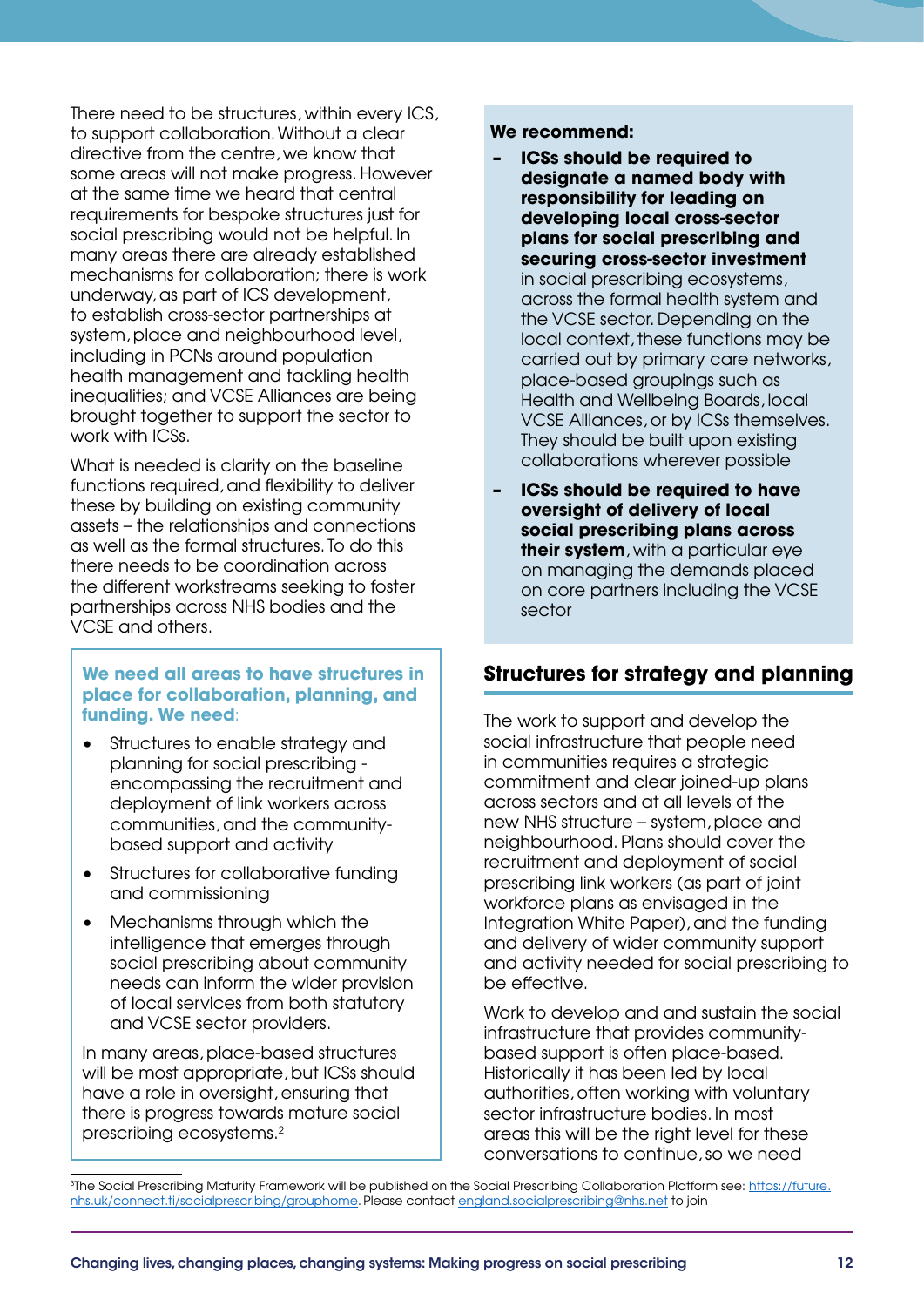to ensure the structures within PCNs and ICSs support this. But the precise structures needed for strategic planning are likely to differ in different places.

The original [guidance](https://www.england.nhs.uk/wp-content/uploads/2020/06/social-prescribing-summary-guide-updated-june-20.pdf) for social prescribing included a requirement for shared plans for social prescribing to be developed by clinical commissioning groups. However implementation has been patchy. The creation of ICSs offers a new opportunity to address these gaps.

However we must avoid reinventing wheels. There are existing alliances, models and approaches in local areas which bring together the key partners to make social prescribing a success – in some areas Health and Wellbeing Boards do this, in others forums have been brought together by community foundations, in others there are existing social prescribing networks. We need guidance that outlines the arrangements that encourage this work, while offering enough flex for local areas to build on what is already working.

Building genuine collaboration is not easy. It requires a cultural shift across organisations. Culture change can be encouraged from the centre, but it can't be mandated from the top down, nor can processes be 'lifted and shifted' from one place to the next.

In some areas the roll out of social prescribing has provided the catalyst to conversations about collaborating across sectors, but in others this work has been started through other routes – as a response to other NHS agenda (such as health inequalities), led by local government, driven by the VCSE sector, or kickstarted by crisis management in the early days of the pandemic. The push towards developing

*Culture change can be encouraged from the centre, but it can't be mandated from the top down, nor can processes be 'lifted and shifted' from one place to the next.* 

## AA

*All stakeholders recognise the need for cross-sector funding for social prescribing, but shifting from this recognition to a commitment of funding remains the challenge.* 

infrastructure to support cross-sector working continues to come from a number of angles – for example with new guidance from NHS England and NHS Improvement requiring ICSs to develop infrastructure to support strategic relationships, embedding the VCSE sector into ICS governance, leadership and decision making.

All groups welcome this focus on collaboration, but we need to avoid creating overlapping infrastructures. Having to deal with multiple structures creates barriers to engagement among vital partners, especially in the VCSE sector. These barriers can be particularly felt at both ends of the spectrum – by the smallest community organisations (which often work with the most marginalised communities) and by national bodies (often with specialist expertise in supporting groups with complex needs). Across the spectrum it is already a struggle to navigate the different local arrangements and find the capacity to deal with different parts of different systems individually. Many organisations therefore find it hard to bring their resources to the table.

There are opportunities for streamlining, however. For example, in our discussions with funders, we recognised that in key fields such as arts and culture and physical activity, regional posts are being created to coordinate links between communitybased provision and social prescribing. Bringing together this newly created regional capacity and resource may offer one solution to capacity constraints that limit VCSE sector engagement with key structures at present.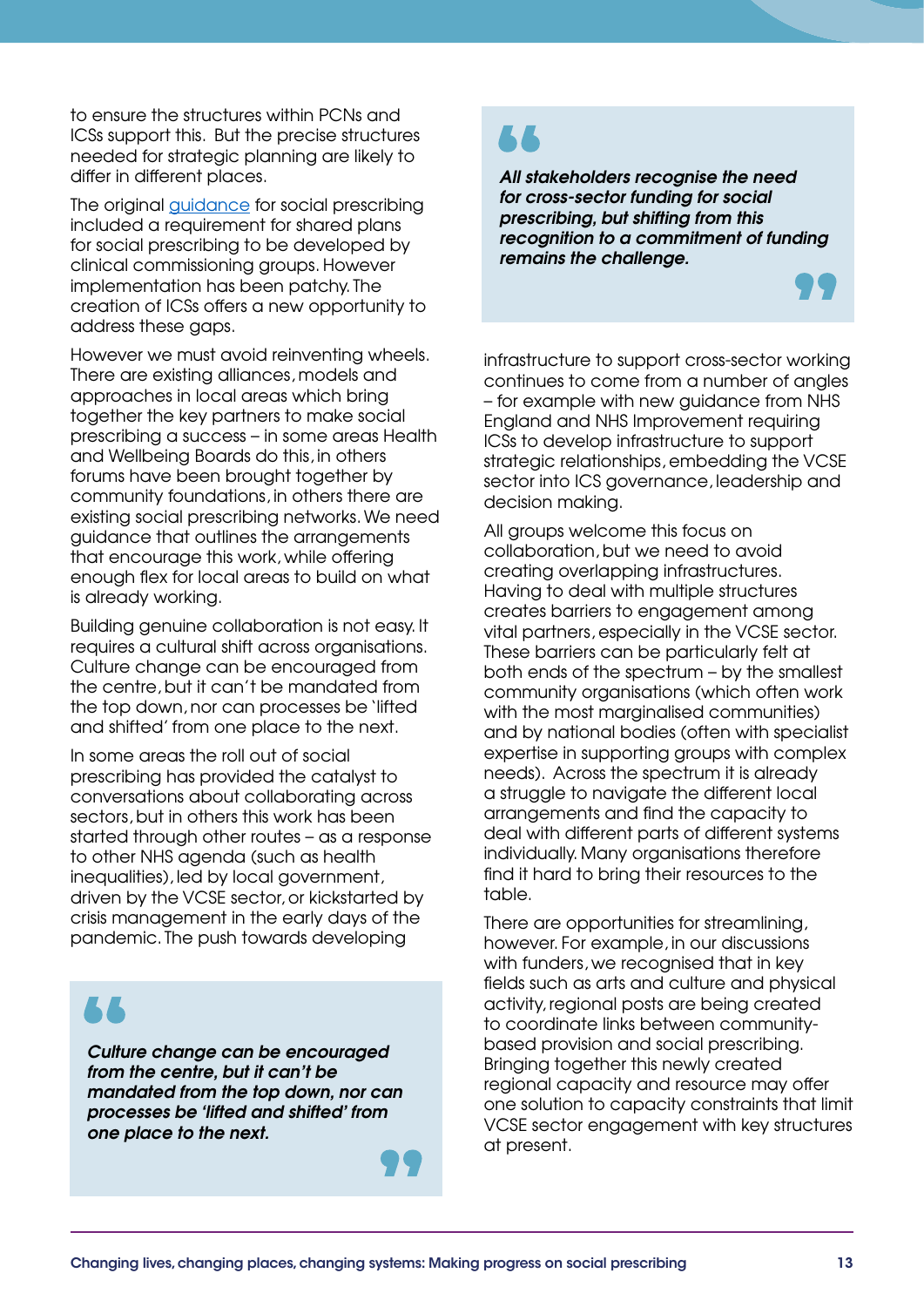**Creating clear, and simple structures for strategic planning on social prescribing is vital for success. This means:**

- **• NHS England and NHS Improvement must streamline the ask it makes of the VCSE sector at local, regional and national levels**: It must align the messages being sent, requirements being set, and support offers being made across programmes for collaboration between the VCSE sector and health system – at national, regional and local levels. These include programmes around reducing health inequalities, population health management, anchor institutions, community connector or development programmes, voluntary sector partnerships and social prescribing
- **• ICSs must commit to building on existing collaborations wherever possible:** ICSs must map and understand existing structures for collaboration and cross-sector working before establishing new mechanisms to support strategic planning around social prescribing

The Social Prescribing Maturity Framework, being developed by NHS England and NHS Improvement, offers an opportunity to set out clearly the roles and responsibilities of NHS bodies at system, place and neighbourhood level in the strategic planning and delivery of social prescribing.

## **Structures for collaborative funding and commissioning**

Levelling up social infrastructure will be vital if social prescribing is to realise its potential in addressing health inequalities and if we are to ensure that the needs and priorities being identified by social prescribing link workers can consistently be met.

While the NHS has invested significant sums in social prescribing link workers, effective social prescribing relies on a wider ecosystem with strong communities and

social infrastructure with which people can connect for support and activities. Not all communities have the same access to community groups, activities and services. Social infrastructure – from community spaces, to VCSE services - tends to be weakest in more deprived areas. Without new investment, social prescribing will only work in areas where communities are well organised and supported, and this will further entrench health inequalities.

All stakeholders recognised the need for cross-sector funding for social prescribing, but shifting from this recognition to a commitment of funding remains the challenge.

The longer-term shift envisioned within the NHS Long-Term Plan ought to lead to a transfer of statutory resources from traditional health and care services towards community-based services. This will take time, so we need to ensure that the structures we develop today to support social prescribing are fit for purpose - with both short-term mechanisms to fill gaps in community capacity that are identified through social prescribing, and the mechanisms to ensure that future investment plans are built on insight about the needs and assets of communities.

Funding for social prescribing needs to flow from the right strategic relationships and a shared vision. The best mechanisms for funding are likely to differ from one community to the next, and they should be built on what is already working well. It doesn't make sense to have separate funding conversations about building community capacity for each of the different pathways and policy arenas where it is of interest, because the same community groups and activities are called upon as part of a wide range of programmes including discharge support, anticipatory care and addressing health inequalities.

Communities' social infrastructure is a key tool in keeping people healthy and reducing health inequalities. It is highly relevant to social prescribing, but is also vital for wider agenda including population health management and addressing health inequalities.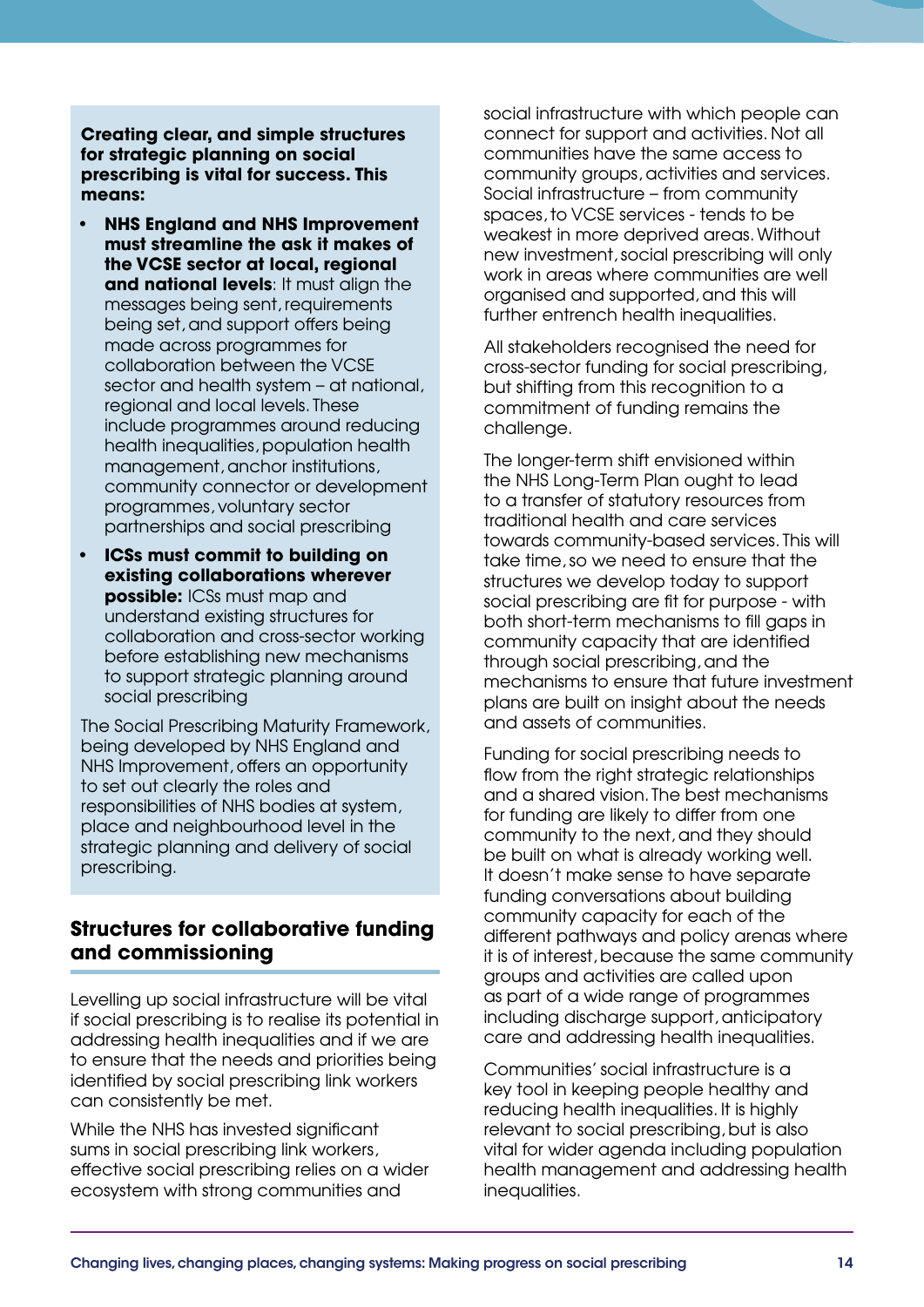The funding for this social infrastructure has always come from a range of sources, including from various NHS and other statutory bodies who fund community connecting / building / capacity within their local VCSE sector organisations, and the national and local charitable funding and voluntary income on which those organisations also rely. This cross-sector funding model needs to continue, with ICSs recognising their part and making a shared strategic commitment to strengthen this community capacity on which they will increasingly rely, not just in relation to social prescribing but across their wider agenda.

It makes sense for some specific funding to be allocated to social prescribing activities – as already happens in some communities – potentially in the form of community development / capacity building funding spent directly by link workers. However, social prescribing link workers will always need to draw on support and resources far beyond those that could be directly funded though ring-fenced pots. To support social prescribing ecosystems we are likely to need a combination of bespoke structures and funds to support activities specifically linked to social prescribing – e.g. shared social prescribing funds held at ICS or place level to support priority activity e.g. around reducing health inequalities – and a broader commitment to investment in communitybased activity across systems.

Link workers also draw on wider statutory and non-statutory provision. In National Voices' 2020 [report](https://www.nationalvoices.org.uk/sites/default/files/public/publications/rolling_out_social_prescribing_-_september_2020_final.pdf) we explained how link workers regularly identify needs in relation to welfare, work and housing as well as wider health and social care services such as mental health support. Since the start of the pandemic this aspect of link workers' caseloads has only increased. Some of this support comes from statutory services and is funded through a complex range of national and local structures. Many social prescribing teams have relationships with providers of these services locally, but building these relationships can be a drain on capacity. There are also gaps in provision, on the one hand, and national providers struggling to link in their support through local mechanisms on the other. So there are

*Communities' social infrastructure is a key tool in keeping people healthy and reducing health inequalities. It is highly relevant to social prescribing, but is also vital for wider agenda including population health management and addressing health inequalities.* 

opportunities to make things work better.

Joint commissioning groups have come together in some places to pool resources for the community-based activities and support social prescribing identifies as needed, in other areas there are plans to use evidence emerging from the social prescribing link workers to inform local commissioning decisions. However elsewhere there continues to be a disconnect between the pace of the recruitment of link workers and funding to develop the capacity of community-based services and assets to respond. This is a problem, especially in the context of the current fundraising environment and the wider impact of the pandemic on VCSE sector capacity.

In many areas we will need new structures to support cross-sector investment in social prescribing ecosystems, to ensure that funds are channelled towards the places and activities where they are most needed, and in line with priorities identified through processes such as Joint Strategic Needs Assessments, Population Health Management processes and the new Core20PLUS5 inequalities approach. By bringing together funding from different sources there is an opportunity better align spending with the overall needs of local populations, reducing duplication and maximising impact.

One of the key areas of interest to NHS leaders is tapping into sources of voluntary income, potentially creating shared funding pots at an ICS level. However, while this idea was attractive, in our discussions we identified some complexities in making this happen in practice. For example independent funders told us that they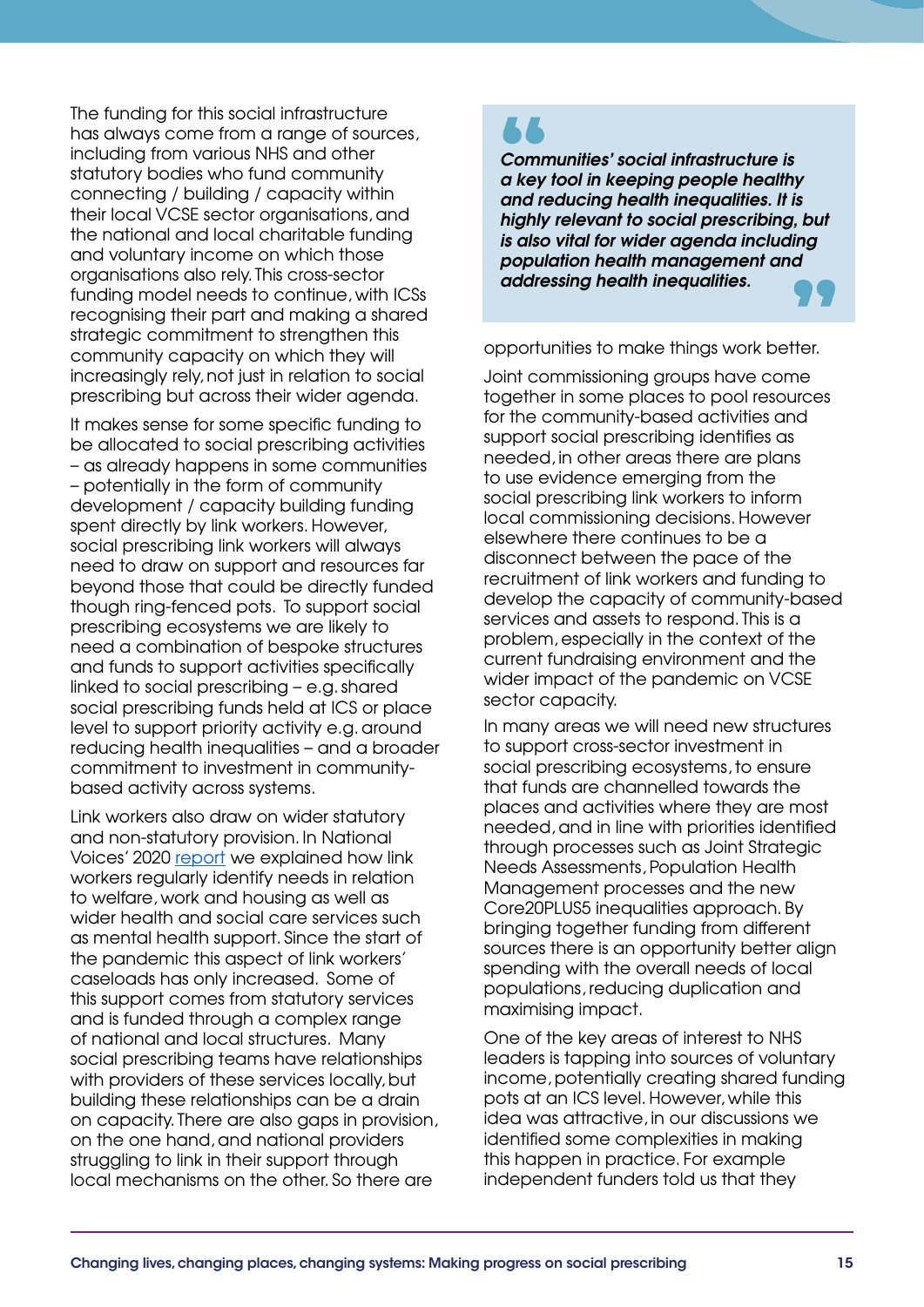*Structures need to be designed to recognise voluntary funders' operating models and to be realistic about the extent to which charitable funders can provide long-term revenue funding for needed services.*

should not be thought of as a bloc – each has their own funding priorities, processes and restrictions which limit the extent to which they can supply funding to other organisations' programmes. We also heard that many funders were not able to fund activity which could be considered the responsibility of statutory services, and that few would fund services in the long term, preferring to pilot and test new approaches which could then be absorbed into the statutory offer. Structures need to be designed to recognise voluntary funders' operating models and to be realistic about the extent to which charitable funders can provide long-term revenue funding for needed services.

While the pandemic has accelerated moves towards collaborative funding across statutory and charitable funders and commissioners, most continued to fund in specific areas and towards specific objectives. This is unlikely to change. This is a challenge for social prescribing which by definition meets a wide range of needs and achieves a wide range of outcomes.

Funders and commissioners told us that there would be potential to bring together funding across sectors to support community capacity. However, to unlock this, potential funders would need to be confident that investing in shared funds for social prescribing was the best way of meeting the needs of their core constituencies / addressing their core areas of interest. Unlocking the rich insight that link workers have into the challenges individuals face in different communities and to the gaps in provision would be one way of making the case for such funding. However at present this data is inaccessible. Improving the flow of data around the needs being identified

through social prescribing, the capacity of the community to respond and the outcomes that can be achieved through these approaches will be critical to making progress.

Better data would enable funders to demonstrate that their funding objectives were being met. This will remain a prerequisite for bringing more funding partners into alignment with the social prescribing and community wellbeing agenda.

**To enable adequate investment in community capacity to support social prescribing and other community wellbeing approaches:**

**• ICS must commit to contributing funds to build community capacity** where need is identified through social prescribing, as part of a coordinated, collaborative approach involving a range of local and national funders

This should be led by a designated body at system, place or neighbourhood level (as recommended above). Options for funding will likely range from collaborative commissioning of provider alliances, through to grant funding and even micro-grants to seed fund community activity, peer support etc.

Bringing together funding across sectors – including from statutory and charitable funders – to support work to achieve agreed outcomes has significant potential to deliver better results, while avoiding duplication. However we heard that long-term planning for funding of community capacity must be informed by realistic expectations around charitable funders' ability to work in partnership with the statutory sector, and to provide long-term revenue funding.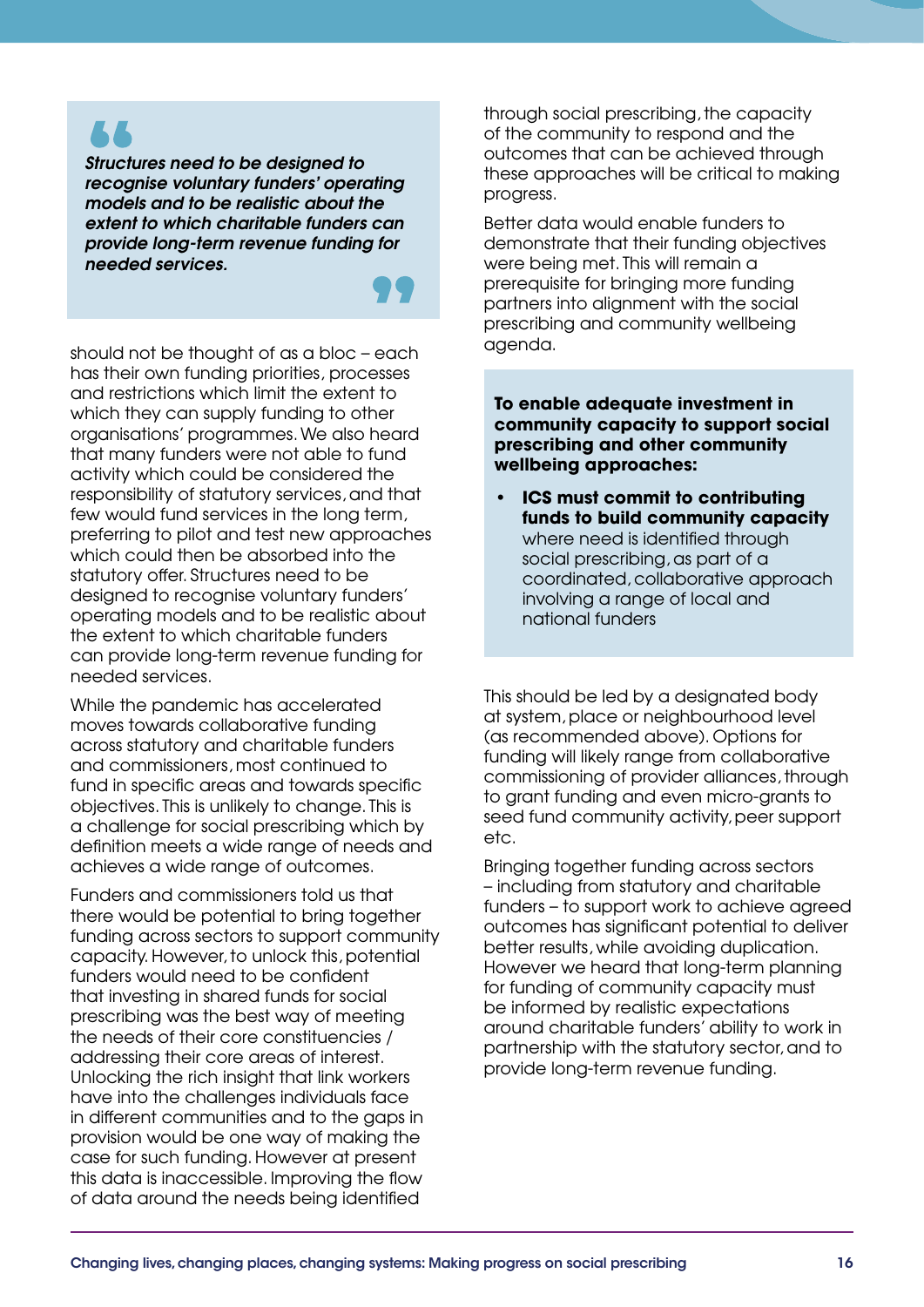## **Structures for sharing data and insight**

As an holistic service, working with people across all of the issues which affect their lives, social prescribing generates huge insight into the needs and ambitions of people living in different communities.

One of the areas that most excited the stakeholders to whom we spoke, was the potential of the rich insight generated within social prescribing services around local needs, assets and priorities. However making this data easy to capture and ensuring it can flow across organisations within different places and systems remains a challenge.

At the same time social prescribing schemes would benefit from tapping into others' networks and knowledge to understand community capacity and need, so they can tailor support and provide proactive specialist support where needed. This insight is not always found in formal quantitative data, but rather in qualitative data and

*Better data would enable funders to demonstrate that their funding objectives were being met.* 

stories from the VCSE sector and other groups in the community – particularly for marginalised communities. All of this data is needed to support social prescribing.

We also need to share data about the impact of work in communities. Creating structures to support data sharing across sectors, in relation to the needs identified by social prescribing link workers and the capacity of local community organisations to respond, will be vital. We need new structures to enable timely and efficient data sharing across NHS bodies and VCSE sector organisations.

It will also be important to ensure that data from local social prescribing schemes can

### More/better targeted support e.g. commissioning new services Social Prescribing Population health management and addressing health **inequalities** Local services can adapt to meet needs More up to date picture of priorities Richer insight **Community** based services Better targeted support, from generalist and specialist link workers Data and insight at local level Deal insight at national level O<sub>rio and insight at national level</sub> O<sub>ota and insight at name and level<br>and insight at system level</sub> Data and insight at local level <sup>D</sup>at<sup>a</sup> <sup>a</sup>n<sup>d</sup> <sup>i</sup>nsigh<sup>t</sup> <sup>a</sup><sup>t</sup> <sup>l</sup>oca<sup>l</sup> <sup>l</sup>eve<sup>l</sup> policy and funding priorities Data and insight at system level

## **Figure 2: Improving the flow of data to support social prescribing**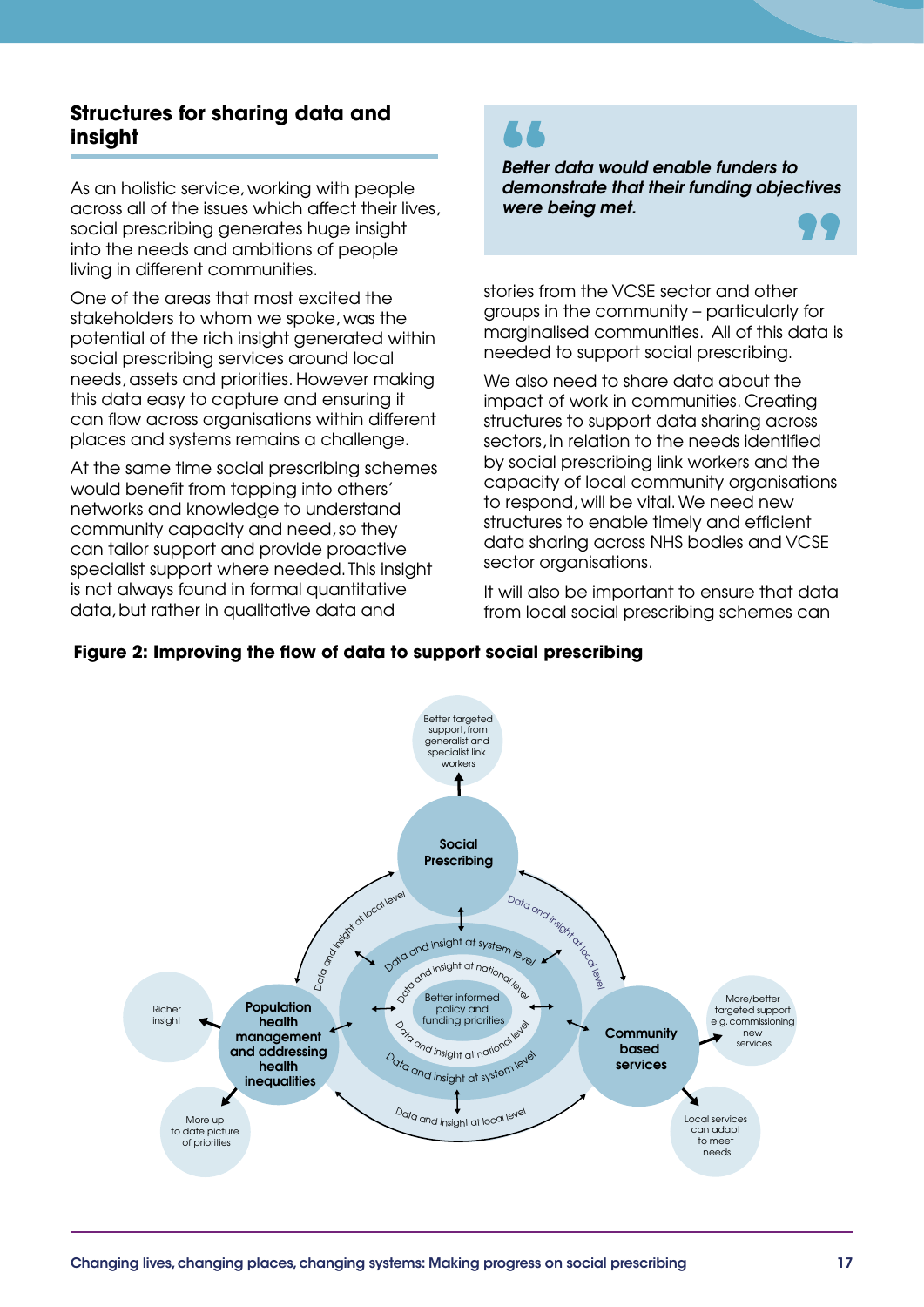be brought together and shared at system level and with national partners. As well as referring people to support from local organisations social prescribing link workers also identify needs for services which are commissioned, funded and provided at national level – by both statutory and VCSE sector organisations. We need to ensure – for example – that insights from local schemes around gaps in support for mental health services, or job support can be quickly identified and shared with those making national policy and funding decisions. Data from local level should be shared at national level to inform funding and policy decisions in key departments including the Department for Health and Social Care, but also the Department for Levelling Up, Housing and Communities, Department for Work and Pensions and Department for Digital, Culture, Media and Sport.

While there are emerging mechanisms (including some digital tools) for capturing basic data around referrals and some outcome measures, there is still more to be done to create a virtuous circle of data flow across both statutory and non-statutory services in the wider social prescribing ecosystem and from local to national level. The trick will be, wherever possible, drawing on data that is already being collected and analysed to understand the picture across systems, rather than creating bespoke mechanisms. This must include insight from people and communities, including qualitative insights around the needs of marginalised communities. This should be taken forward as part of wider work going on across the NHS to support emerging ICSs to develop data strategies.

**Improving the flow of data into and out of social prescribing could unlock strategic commitment and investment. There is a huge opportunity if we can unlock better data across local and national activity. To do this:**

- **• Data strategies and protocols for ICSs must allow partners in social prescribing to share data:**  NHS England and NHS Improvement must prioritise this agenda, including clearing pathways for the timely and efficient sharing of data with VCSE partners
- **• Insights from the community, including qualitative data and stories must be part of the picture:**  NHS England and NHS Improvement needs to support ICS leaders in creating space for qualitative insights and stories from the VCSE to inform their work, particularly to support understanding of the needs of more marginalised communities
- **• The burden of data collection must be minimised:** NHS England and NHS Improvement needs to support ICS leaders in limiting the burden of bespoke data collection across sectors, using data that is already collected wherever possible
- **Existing data must be shared: Data** gathered and analysed locally for other purposes – e.g. population health management, high intensity use services, hospital discharge etc – should be used to inform and support proactive social prescribing link working and insights from social prescribing should inform these wider programmes
- **• Data must flow between national and local levels:** National service providers should seek out data from local social prescribing services to help understand patterns of need across communities. Establishing effective protocols should be a priority for those developing data strategies.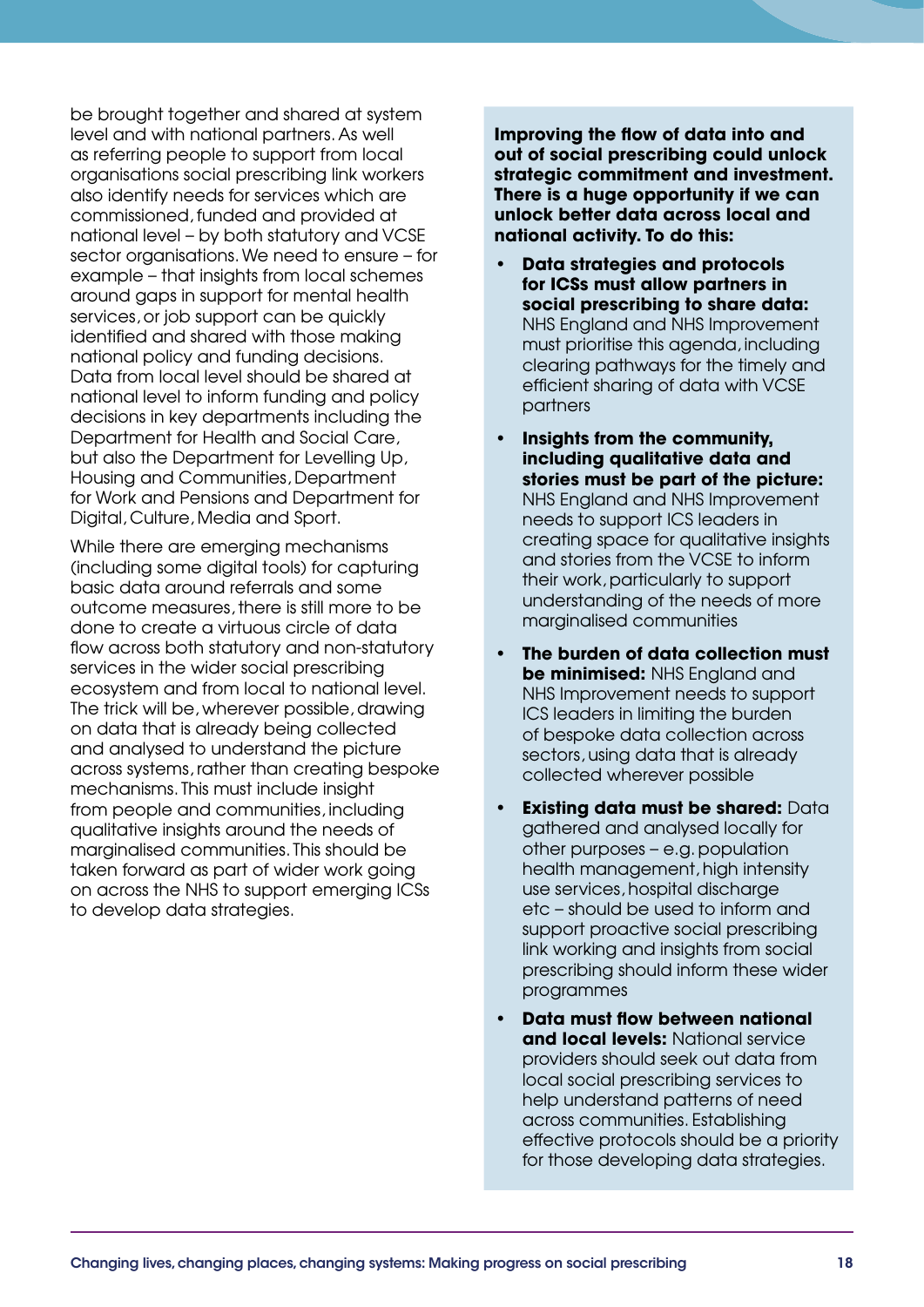# Developing understanding of social prescribing

To make progress at the pace that is needed stakeholders need a clear understanding of social prescribing – what it is, how it works and (critically) the outcomes it supports. Yet during our discussions, and in line with our findings in 2020, we found gaps in understanding of what social prescribing is and how the investment in social prescribing link workers fits into the wider policy agenda. These gaps actively hinder progress.

The basic premises of social prescribing – that many of the determinants of our health and wellbeing sit beyond the reach of the health system; that communitybased responses have a vital role to play in supporting people to recover and stay well; and that person-centred and holistic support is vital – are widely understood and accepted. The question social prescribing answers is one that is of interest to a wide range of actors across sectors. However awareness of social prescribing as a response to these issues remains low and discussions can be caught up in concern about language and leadership.

## **There are two key issues:**

- General lack of awareness among those outside the health system / with minimal contact with the VCSE sector / primary care
- Misperceptions of social prescribing as a medical model among those closer to the health system but without experience of social prescribing in action

As a result even those working on directly relevant agenda – such as tackling health inequalities, improving community wellbeing,



*The question social prescribing answers is one that is of interest to a wide range of actors across sectors.*

levelling up or building community capacity – do not necessarily recognise social prescribing as an approach that could support their aims.

## **This matters because as a result:**

- Opportunities are missed for other parts of government, civil society and funders to piggyback / build upon the investment being made by NHS England in link workers, to support the development of community-based responses
- Overlapping and duplicating solutions are developed in isolation

There is still work to do to get across what social prescribing is really about. This means focusing less on the link worker role and the detail of the model and more on the instrumental role social prescribing can play in achieving a range of core objectives that are of interest to critical actors who have the power to make things happen. There are three elements that need to be communicated better:

- How social prescribing is set within a wider ecosystem of community health approaches
- The impact of social prescribing on a wide range of priority outcomes including reducing health inequalities and demand for statutory services
- Social prescribing as part of a strategic shift towards more preventative, holistic, equitable health and care, and more community-based services

## **The social prescribing ecosystem**

One tension uncovered during our conversations concerned the framing of social prescribing. Many highlighted the potential benefits of moving to a more generous framing, recognising how social prescribing link workers fit within a wider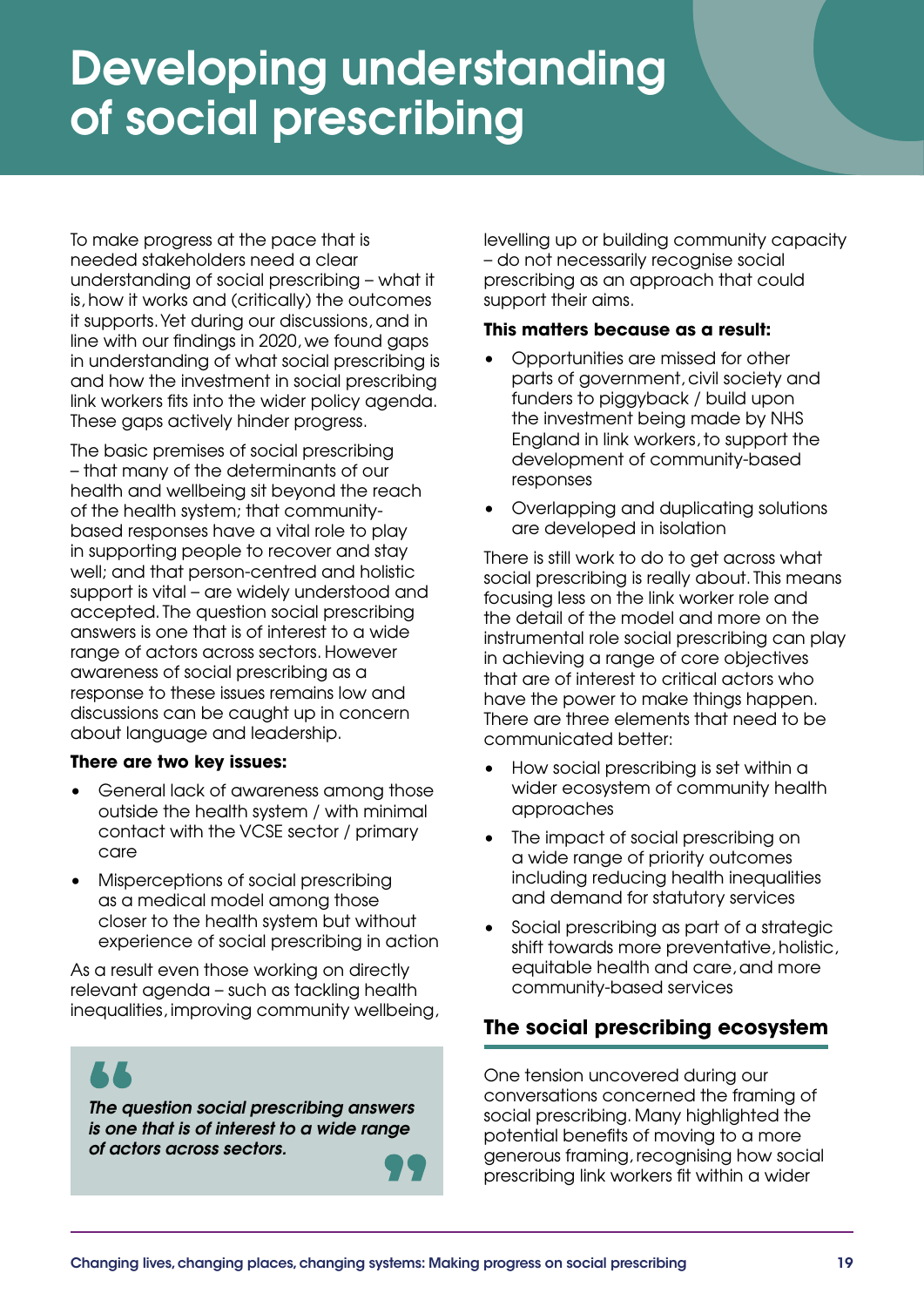ecosystem of initiatives bridging between the VCSE sector and the health system and providing person-centred and holistic support. Better communication of the ecosystem in which social prescribing sits would enable more stakeholders to feel ownership of social prescribing, increasing support for its roll out.

Stakeholders were clear that NHS England and NHS Improvement has a critical role in providing the guide rails for social prescribing across NHS, for example through national guidance and maturity tools. However there needs to be a flexible approach to the wider ecosystem so that local systems can be built around other schemes already

working in their areas, and can flex models to their particular community needs, assets and capacities.

In this 'generous' framing of social prescribing the NHS funding of social prescribing link workers is understood as an injection of new capacity into a wider ecosystem upon which social prescribing relies. All parties within this ecosystem need to be involved in discussions about how to develop social prescribing in their communities – and should be included in the process of developing local social prescribing plans. It is therefore vital that NHS communications make clear that social prescribing is not 'owned' by the NHS.



## **Figure 3: Local social prescribing plans need to encompass the whole ecosystem**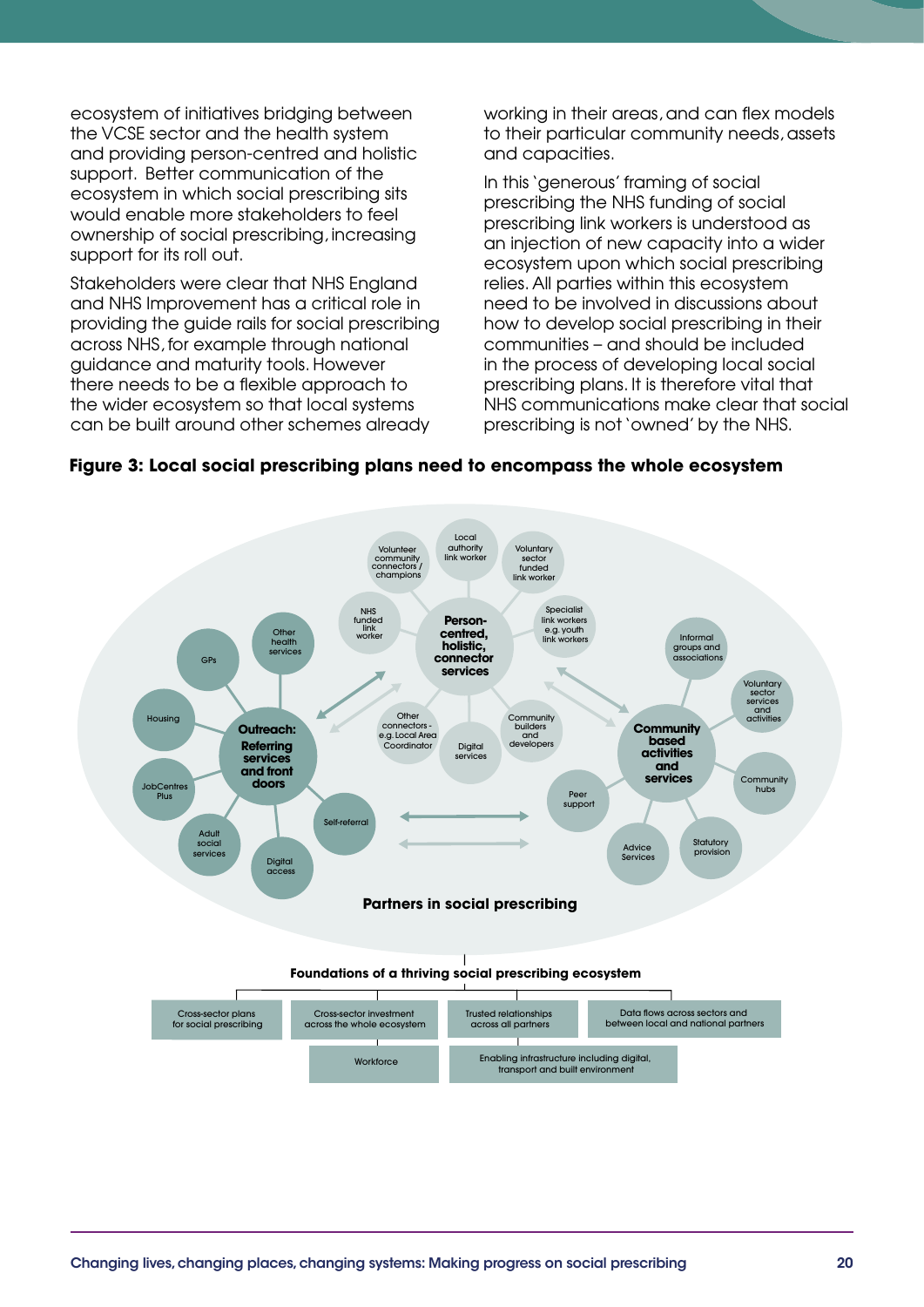**To encourage a shared sense of 'ownership' of social prescribing across sectors:**

**• Social prescribing leaders – including the National Academy for Social Prescribing and NHS England and NHS Improvement – should make clear that the NHS investment in social prescribing link workers is a contribution to wider community capacity – and that social prescribing is a crosssector programme with cross-sector leadership and funding:** There are opportunities, for examples in the Social Prescribing Maturity Framework being developed by NHS England and NHS Improvement to set out this more generous framing.

## **The impact of social prescribing on social need**

We heard that current communications around social prescribing do not always support stakeholders' understanding of the issues it addresses and the extent of its impact across their core areas of concern and priorities.

Communications tend to emphasise where people end up – telling stories of people engaging with sports /arts / leisure activities. The role of link workers in supporting people with critical issues such as housing, welfare and work is less well-understood, despite being at the heart of link workers' activity, and critical to their work in more disadvantaged communities.

Getting across this wider impact of social prescribing will be vital in engaging the interest of key partners – including central government departments such as the Department for Levelling Up, Housing and Communities, Department for Work and Pensions and Department for Digital, Culture Media and Sport; and in engaging charitable funders who may be interested in specific social issues.

It will also be important in demonstrating the critical role social prescribing can play in addressing health inequalities. We know that even before the pandemic, the most developed social prescribing schemes already engaged in proactive approaches to address health inequalities - with outreach programmes and specialist support for more marginalised communities. During the pandemic the shift towards proactive working accelerated and in future the demand for support for increasingly complex need is likely to continue.

This is a vital part of the social prescribing story, but if it is to be understood we need clearer communication about the impact of social prescribing in addressing the full range of social issues, especially in marginalised communities. This will help leaders across sectors and in government to understand the importance of social prescribing. To tell this story leaders will need to draw on a wide range of data from across various sources, including qualitative insight and stories from the VCSE sector and wider community (see section above).

## **To improve understanding of the impact of social prescribing:**

- **• NHS England and NHS Improvement should work with leadership bodies across local government, VCSE organisations and charitable funders** to develop tailored communications to raise awareness of social prescribing to demonstrate its alignment with their priorities
- **• Social prescribing leaders should make clear how social prescribing impacts key outcomes such as inequalities and service demand:**  Health partners need to be explicit about how social prescribing links to the priorities of key partners such as national government departments, local authorities and charitable funders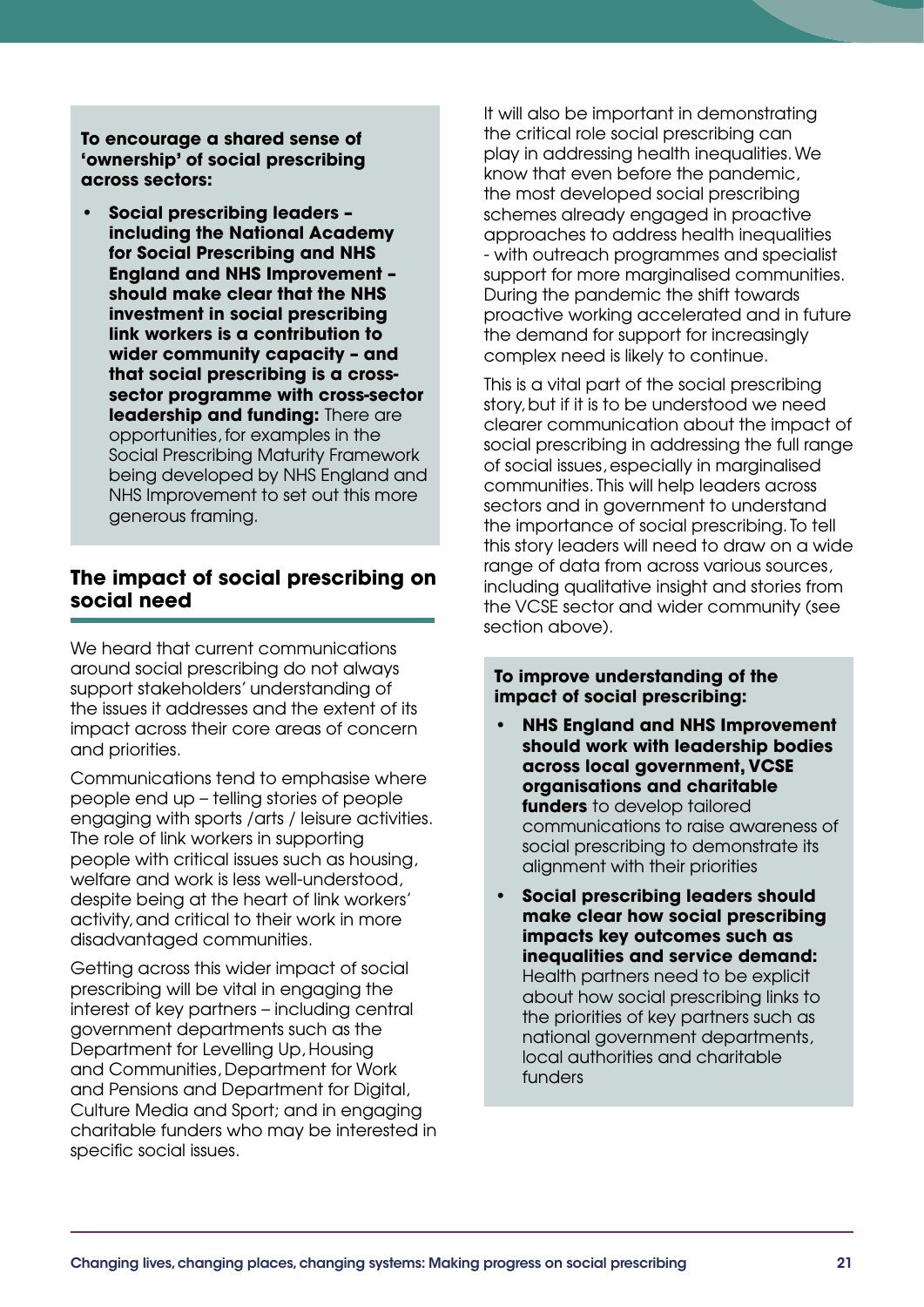## **Social prescribing as part of a strategic shift**

Many felt that the framing of social prescribing in the national narrative does not always reflect its strategic importance. This was seen as a missed opportunity. Social prescribing tends to be seen as a niche health intervention rather than as a programme for public service reform rooted in the NHS Long Term Plan and across government.

While emphasising the model and role of link workers in supporting individuals is important for implementation, the messages around social prescribing as a driver of systemic change – towards collaborative, communitybased, preventative support – can be lost. Leaders across sectors share a vision of a long-term shift from a medical towards a social model, and a passion for a future in which the distinction between "medical"

## A A

*Social prescribing tends to be seen as a niche health intervention rather than as a programme for public service reform rooted in the NHS Long Term Plan and across government*.

and "social" prescribing is no longer in focus, and we simply have the "right prescribing" for each individuals' needs. However, this long-term vision is not always the focus of social prescribing communication.

We heard how this has implications for wider stakeholder buy-in, particularly with independent funders and local government colleagues. Without understanding of the extent to which social prescribing is baked



## **Figure 4: Social prescribing's impact on the NHS long term plan**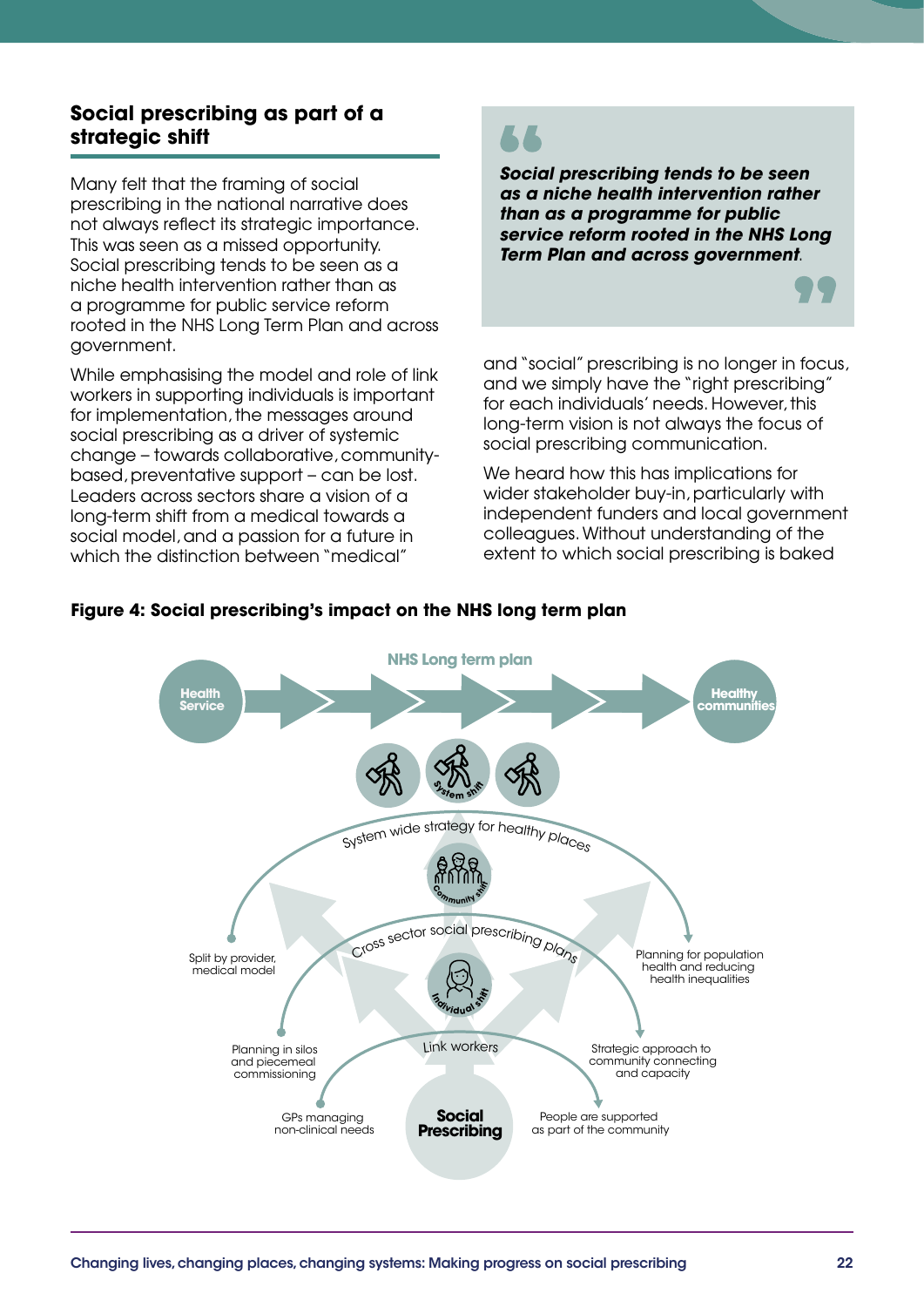in to the long-term plans for system change, many are not assured that there is a longterm commitment in the NHS to social prescribing, further preventing engagement.

There is a need for clear, targeted communication setting out the intent of social prescribing, how the NHS is investing, and its implications for others working in communities – both in terms of the practical links that are needed with other organisations and the outcomes it seeks to achieve**.** 

**• Social prescribing leaders should make clear how social prescribing fits with wider strategy:**  Communications should emphasise the strategic importance of social prescribing and how it supports the long-term shifts envisaged for the health and care systems and the core purposes of ICSs around improving population health, tackling inequalities, enhancing productivity and value for money and supporting broader social and economic development across communities